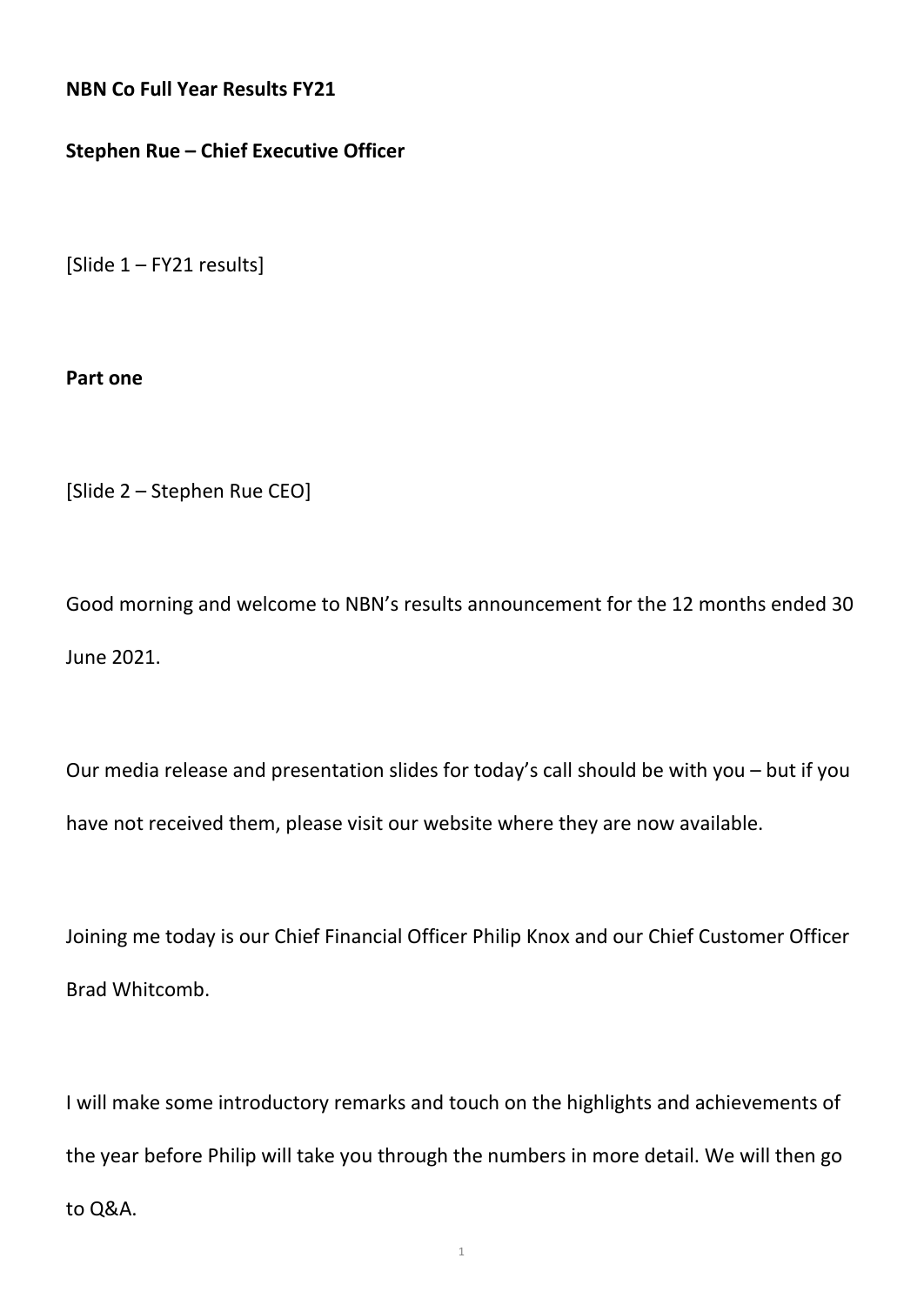[Slide 3 – Financial highlights]

# **FINANCIAL HIGHLIGHTS**

Fiscal 21 was another strong year of performance for NBN as you can see here with our highlights.

As at 30 June, total revenue for fiscal 21 came in at \$4.6 billion which was a 21 per cent increase on the previous year.

Together with our continued focus on costs, we posted a \$2 billion improvement in EBITDA compared to fiscal 20, to bring our total earnings result to \$1.35 billion for fiscal 21.

Excluding the cost of acquiring subscribers from Telstra and Optus, our earnings increased by 46 per cent to \$2.6 billion.

[Slide 4 – Activations]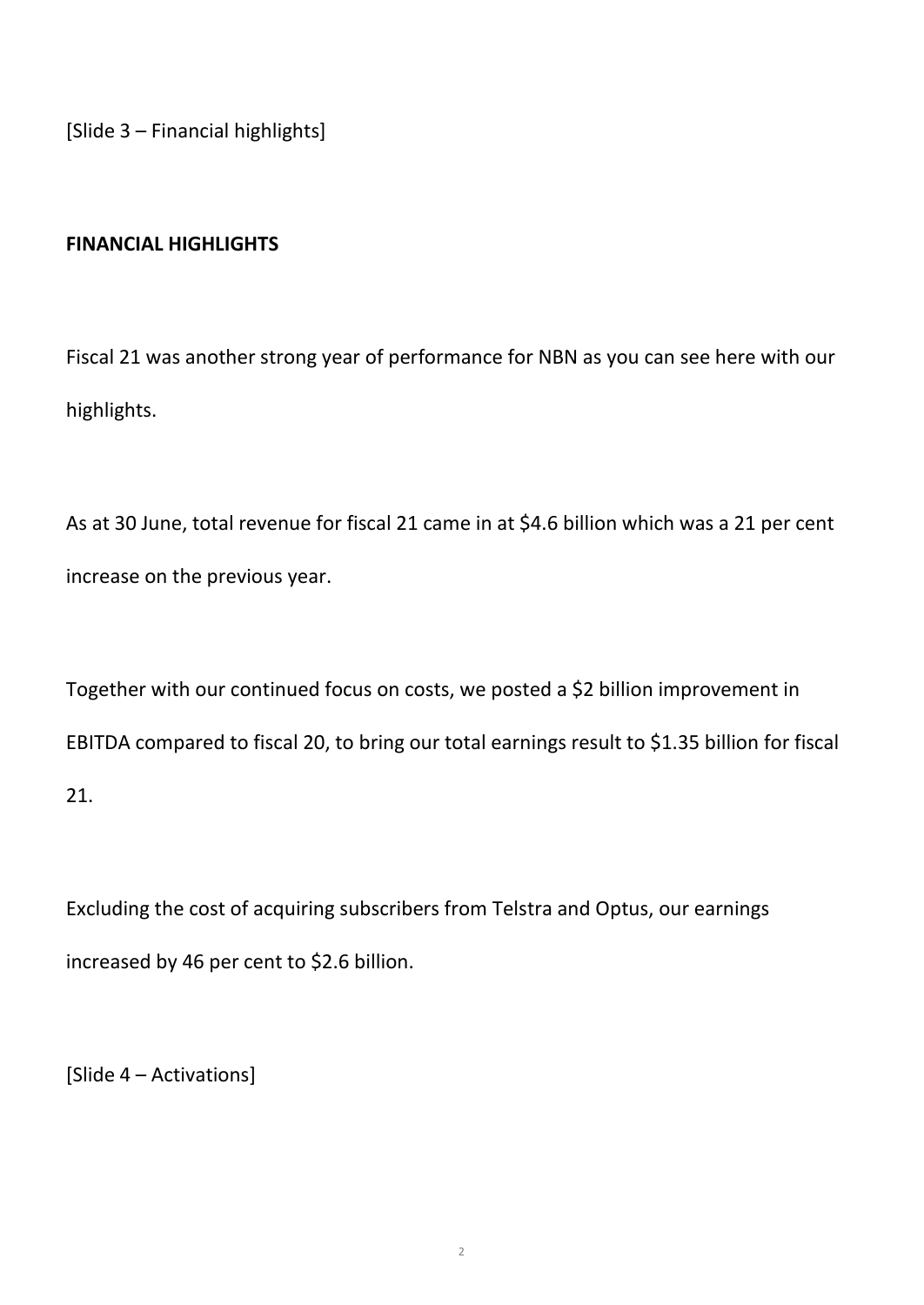At 30 June, we had connected 8.2 million homes and business to NBN, which represents an increase in connections of 933,000 premises when compared to fiscal 20.

We also continued to extend the NBN network to businesses and new homes as new housing estates and business precincts continued to be built. This included an additional 230,000 residential and business premises being made Ready to Connect in the year, taking the total number of ready to connect premises to 12 million at 30 June.

[Slide 5 – Speed tier mix]

In the 12 months to 30 June, we not only connected more Australians to the NBN, but Australians increasingly took up higher speed services as the proportion of homes and businesses on 50Mbps and faster grew to 75 per cent.

Pleasingly, we are seeing more premises also look beyond our 50Mbps plans with the proportion of customers now on 100Mbps and higher at 17 per cent, which is almost double the 9 per cent at the start of fiscal 21.

This is a huge shift in the makeup of our speed tier mix, especially when you consider that just four years ago, the vast majority of customers, some 84 per cent, were on plans of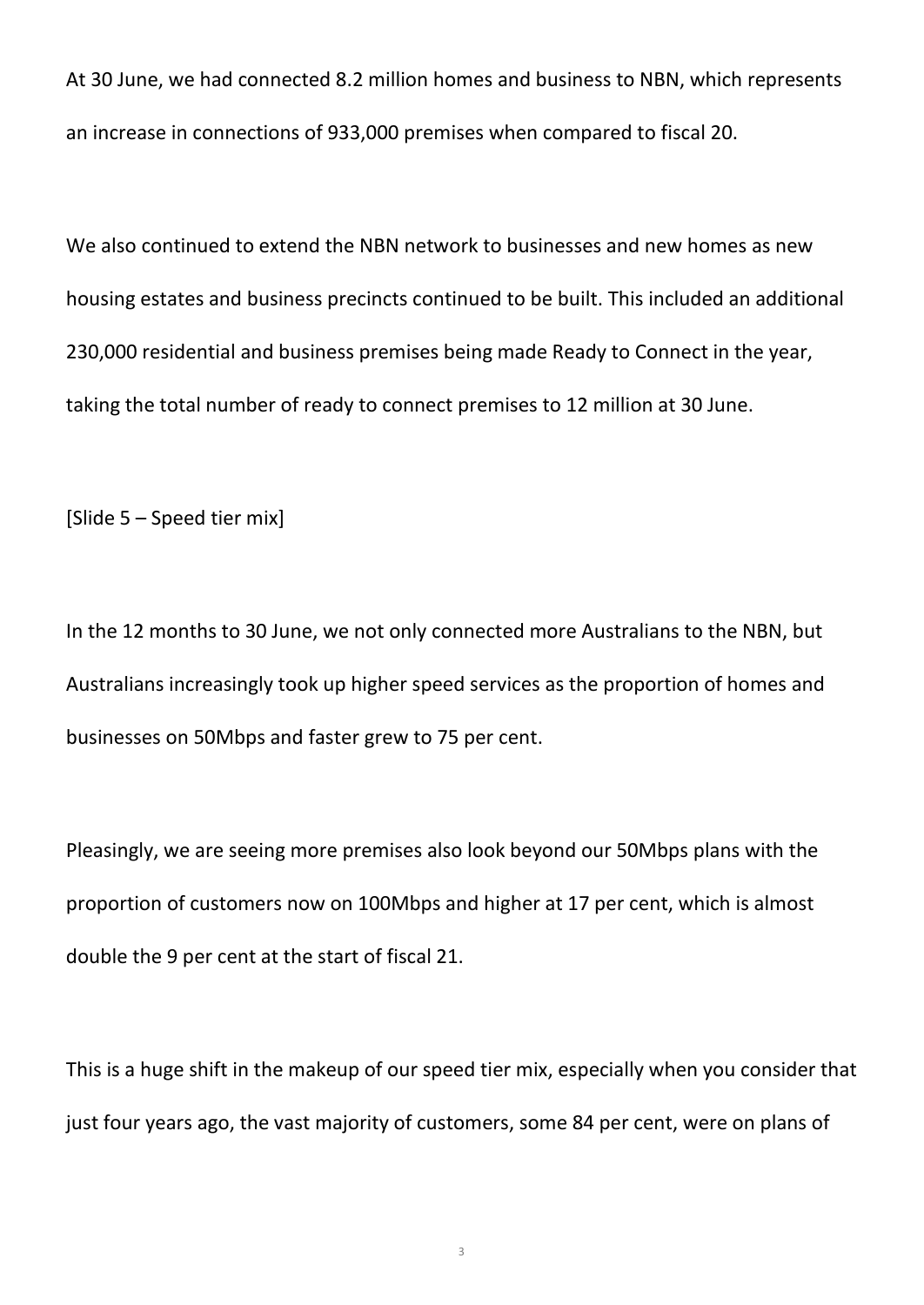25Mbps and slower. Over that same period, the average monthly download amount per customer has increased from 207 gigabytes to more than 350 gigabytes a month.

This didn't just happen. As Australia's major broadband wholesaler we have supported this migration up the speed tier stack by offering a series of discounts and additional data inclusions to meet our customers' growing digital needs.

And this is great for many customers because it allows them to access data intensive applications, it allows them to host high-definition video calls, access telehealth consultations and many other applications that were not possible in the days of dial-up.

Having access to higher speeds is becoming increasingly valuable to many Australian households as the number of connected devices continues to grow, driven in part by the adoption of online gaming consoles and connected devices like digital assistants and security systems.

The point I'm making here is that speed isn't just downloading files as quick as possible. It's also about being able to do more, across multiple devices, with your broadband connection.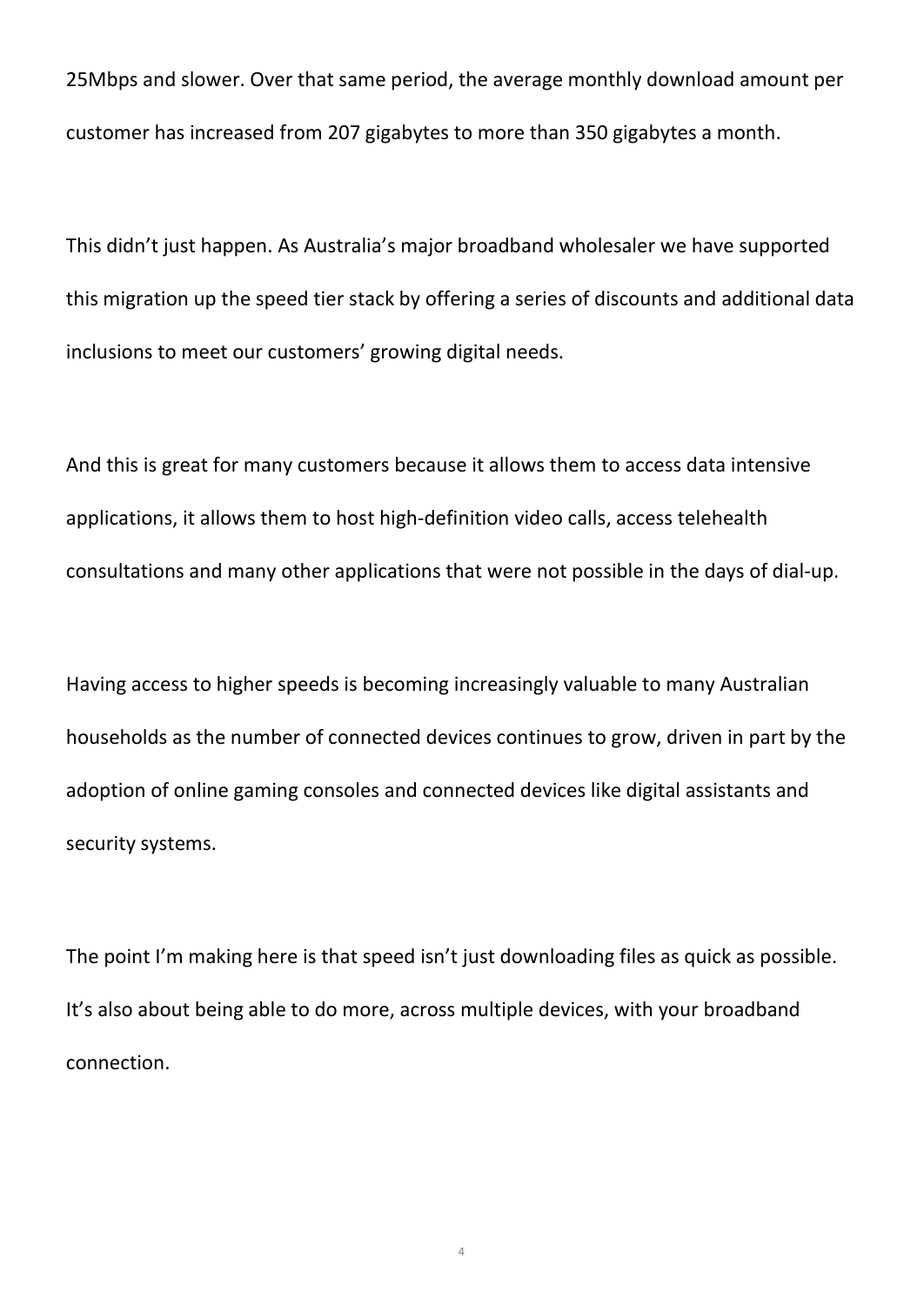This week we will be releasing some new research from Accenture, commissioned by NBN, that shows the average NBN customer has saved more than 170 hours in time and effort, or around four working weeks per year, thanks to the ability to perform essential tasks using broadband connectivity.

This research shows that the most time saved from using devices over the NBN includes services like telehealth and remote working, which saves on average, approximately an hour and ten minutes in travel and helps increase productivity.

The fact that we have built this network to support the technological trends of today is a great thing for the country.

I will now hand over to Philip who will share more detail on our financials and capital management plans.

Thank you Philip.

[Slide 6 – Philip Knox CFO]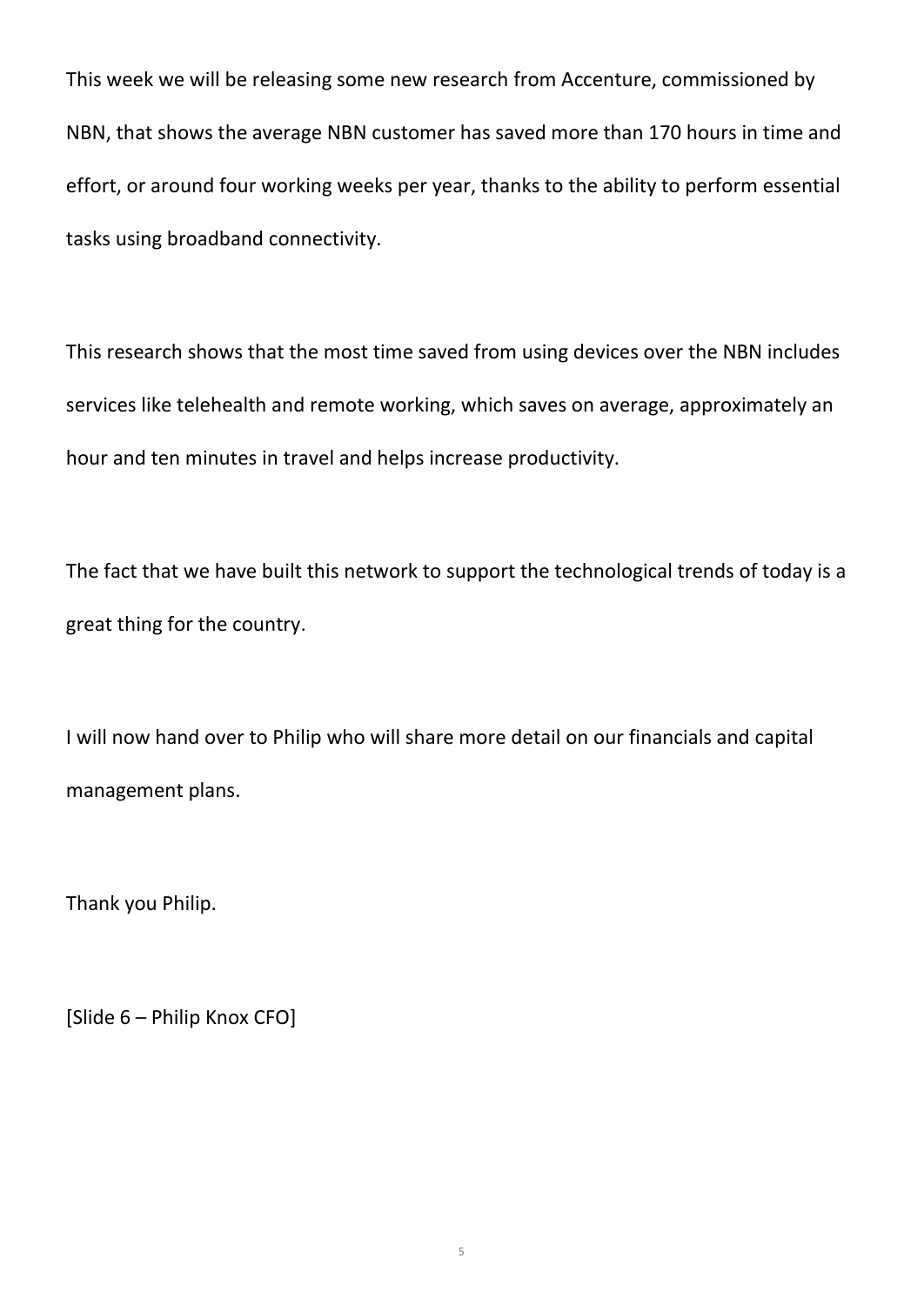# **Philip Knox – Chief Financial Officer**

Thanks Stephen – and good morning to everyone on the call today.

I am pleased to say that despite the continuing operational and financial disruptions of the COVID-19 pandemic, NBN Co met or exceeded its full year guidance for activations, revenue, EBITDA and NPAT as set out in our 2021 Corporate Plan.

### **HEADLINE RESULTS**

[Slide 7 – Headline results]

Now turning to my first slide, you can see the headline results for fiscal 21.

Strong revenue performance has continued with revenue up 21 per cent on the prior year to \$4.6 billion dollars. This growth was primarily driven by the significant increase in our customer base and as Stephen highlighted, 8.2 million homes and businesses are now connected to the NBN network.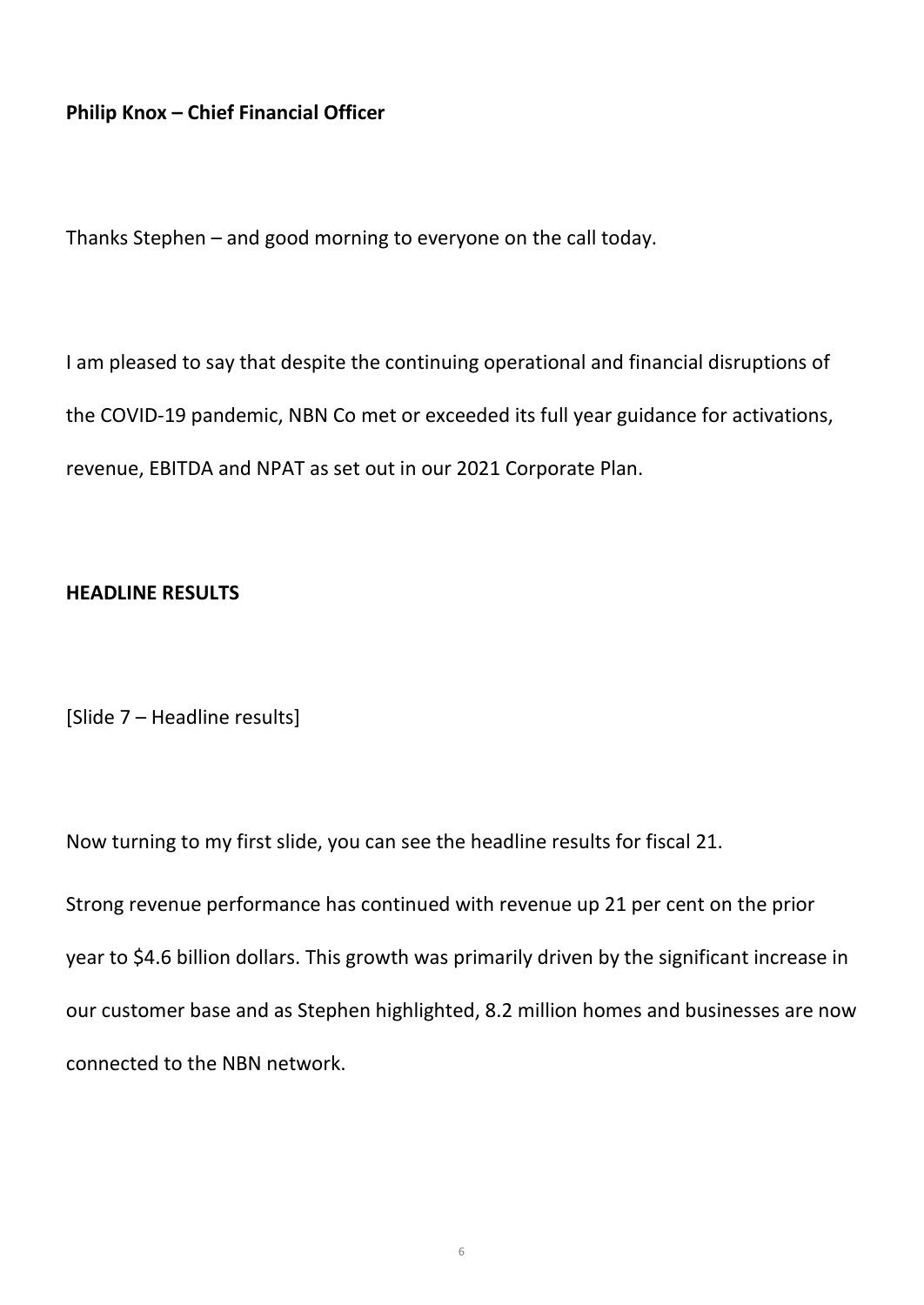This growth in revenue, when coupled with relatively flat operating costs has led to a 46 per cent increase in the EBITDA before subscriber costs or 'underlying EBITDA' result to \$2.6 billion dollars.

Our strong revenue performance and declining subscriber costs have also translated into a considerable increase in our EBITDA result, which has grown from a loss of \$650 million in fiscal 20 to a profit of \$1.35 billion for fiscal 21. That's an EBITDA turnaround of \$2 billion dollars on the prior year, and a great testament of the financial strength we have built into our business.

Following the completion of the initial build in June 2020, Capital expenditure was \$2.8 billion, a reduction of 45 per cent from the prior period.

To finance NBN's ongoing activities and our new \$4.5 billion network investment plan, which we announced in September 2020, borrowings have increased by 16 per cent to \$23.8 billion. I'll talk more to our debt raising progress later in my presentation.

### **PROFIT OR LOSS STATEMENT**

 $[S$ lide  $8 - P & L]$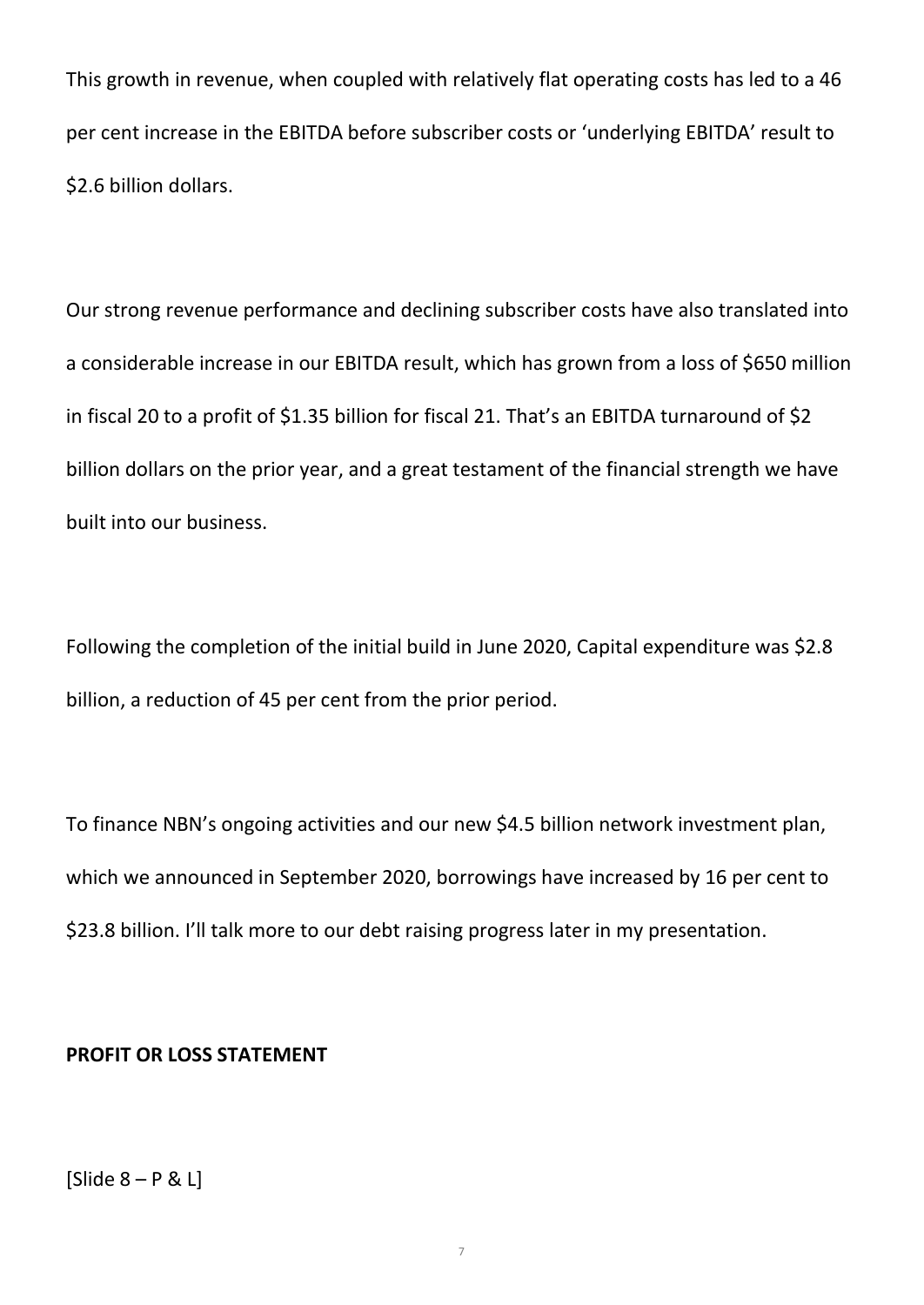Now turning to the Profit or Loss statement on the following slide, which is presented in accordance with statutory accounting principles.

I'll talk to the details on revenue, expenses and EBITDA on the following slides but would firstly like to discuss the bottom line NPAT result.

The statutory net profit after tax or NPAT result for fiscal 21 was a loss of \$3.8 billion, which is a 27 percent improvement on the prior year loss of \$5.2 billion. I would like to highlight that this result and the improvement achieved in FY21 is in line with our expectations and reflects the current stage of the Company's maturity. Like all large-scale infrastructure companies, significant up-front investment in the construction of the network and customer connections has been made well before our EBITDA position reaches its maturity. And you can see this upfront investment reflected in the depreciation, finance and subscriber cost lines.

In respect to Finance Costs, as a reminder these costs not only include interest on borrowings but also finance charges relating to the accounting convention for leases, which primarily relate to right-of-use arrangements to access and use Telstra supplied infrastructure.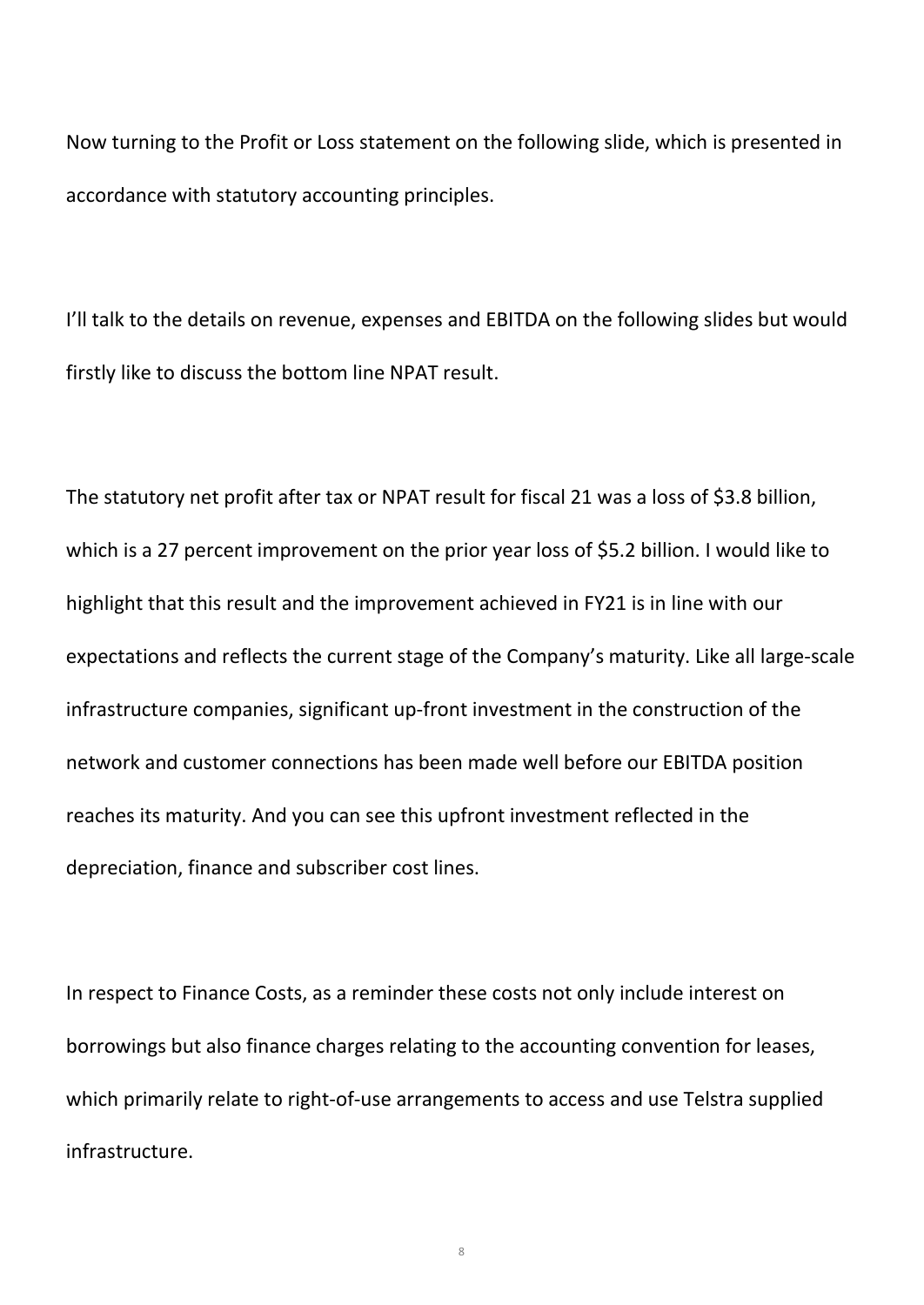#### **REVENUE AND ACTIVATIONS**

[Slide 9 – Revenue]

Now turning to revenue and activations in more detail on the following slide.

In the last twelve months, NBN Co and its delivery partners connected more than 933 thousand new customers and as I previously mentioned, this growth in our customer base was the primary driver of the 21 per cent increase in Revenue to \$4.6 billion dollars. Our residential ARPU has remained steady at \$45.

And this has been achieved against the backdrop of our significant industry and customer COVID support, mainly in the form of additional CVC capacity provided to RSPs at no extra cost. The impact of these COVID support initiatives on ARPU was offset by increased demand from customers for higher speed plans with 75 per cent of customers now on a plan of 50 Mbps or above.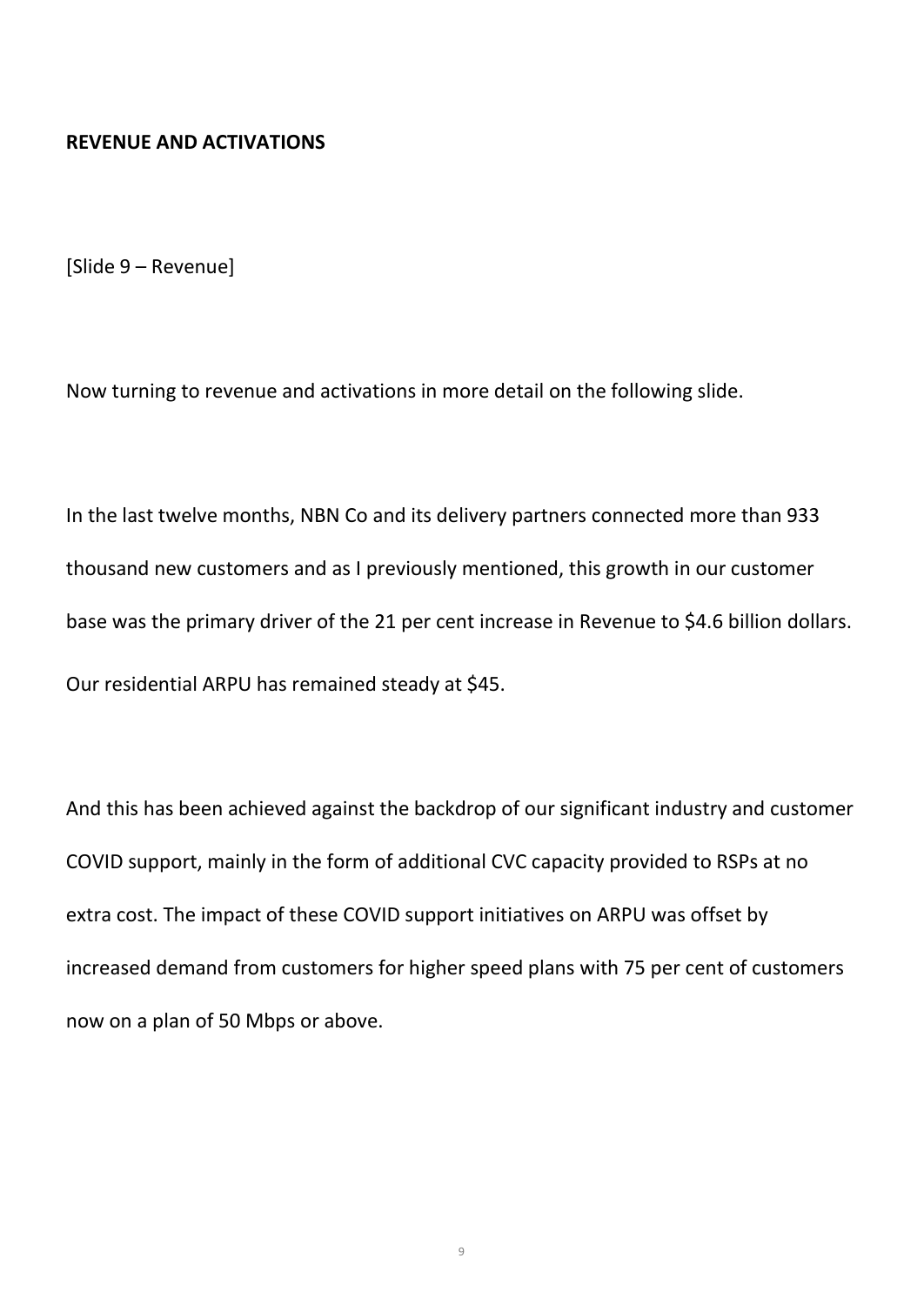And finally on FY21 revenue performance, our business segment revenues continue to grow in a challenging market with a 26 per cent increase on the prior period to \$840 million dollars for the year.

## **OPERATING EXPENSES**

[Slide 10 – Operating expenditure]

Now moving to operating expenses on the next slide.

Operating expenses, excluding subscriber costs, have reduced by 1 per cent compared to the prior year.

Now looking at the category level – I am pleased to say that despite the growth in the network footprint and a 13 per cent increase in our customer base, Direct Network Costs grew by only 4 per cent.

Employee benefits expenses were 5 per cent lower due to a reduction in FTEs following the completion of the initial build and other expenses were flat year-on-year.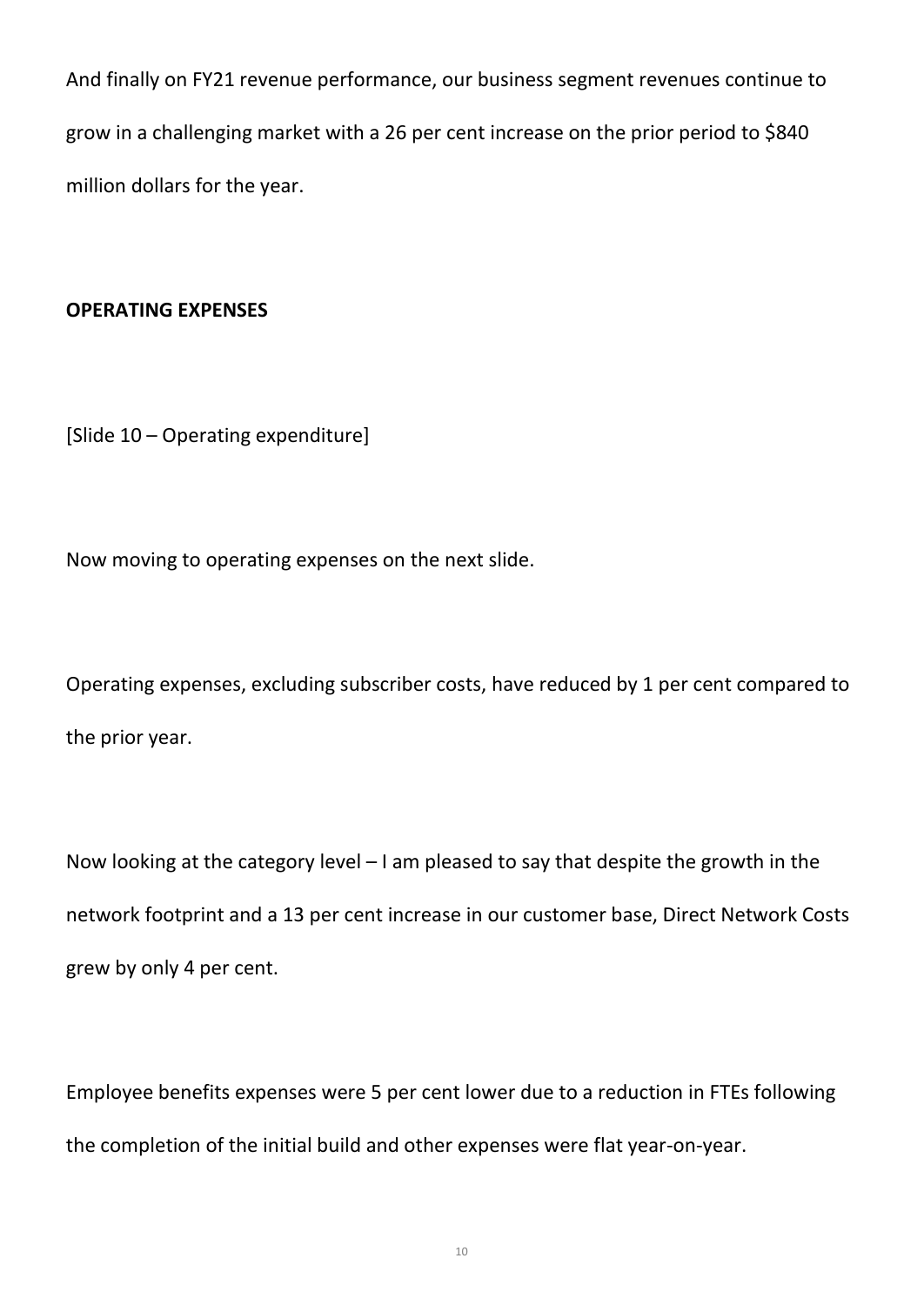After peaking in FY20, Subscriber costs will continue to decrease going forward and we expect that these costs will cease in FY23. However, subscriber costs were higher than forecast in the year due to the timing of customer disconnection and migration activity from legacy Telstra and Optus networks.

# **STRONG EBITDA GROWTH**

[Slide 11 – EBITDA]

Moving to EBITDA on the following slide.

You can see on this slide that our EBITDA position has continued to improve in recent years and as I previously mentioned is now positive at \$1.35 billion.

I am delighted to say that fiscal 21 was the first year in which NBN Co recorded a positive EBITDA result.

EBITDA before subscriber costs is equivalent to an "underlying EBITDA" result, as subscriber payments are non-recurring expenditure. Again, we are extremely pleased in the growth in our underlying EBITDA result and the underlying EBITDA margin trajectory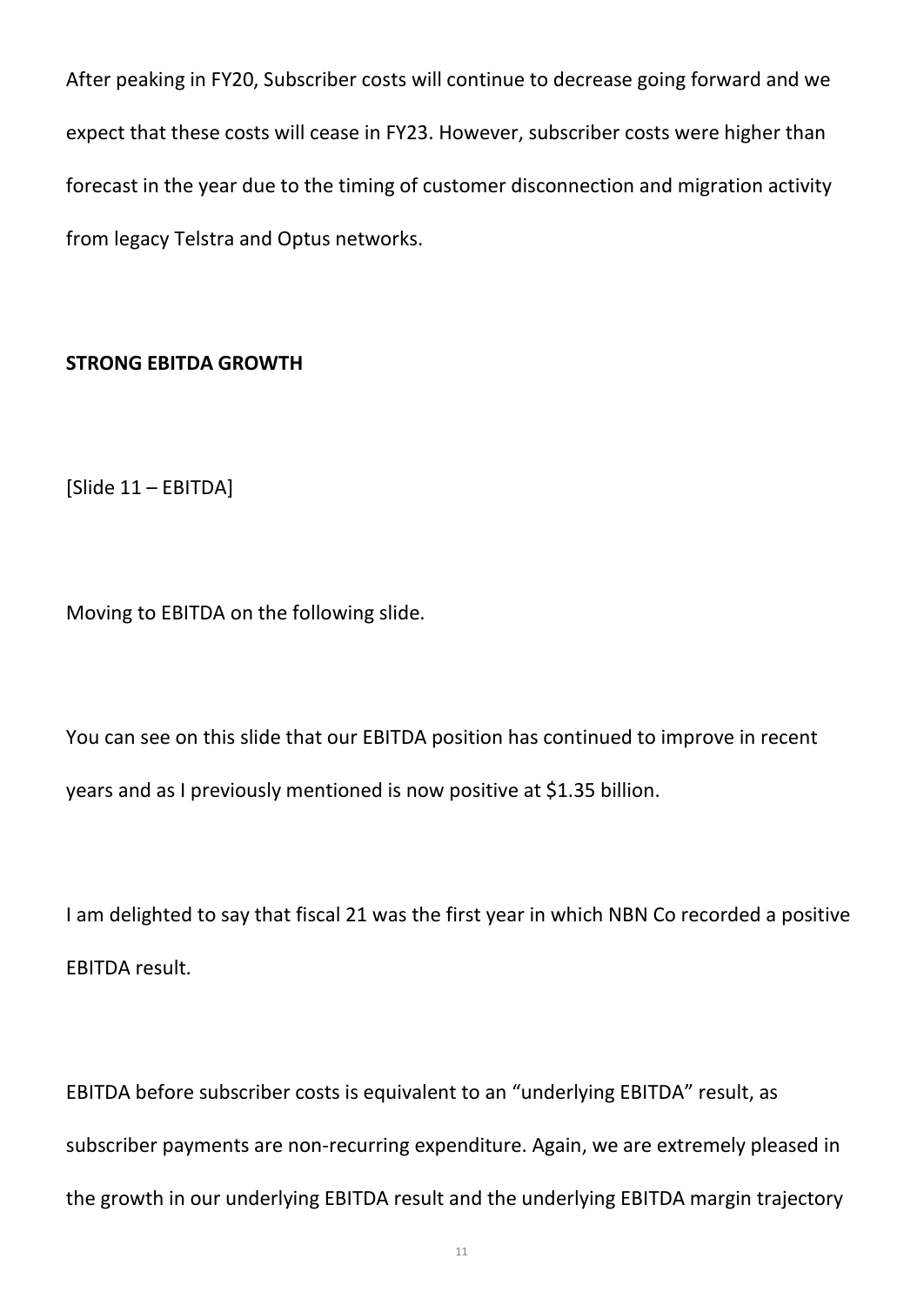you can see on the slide. The growth in these metrics going forward is imperative to fund both our debt and future capital expenditure requirements.

#### **CAPITAL EXPENDITURE**

[Slide 12 – Capex]

Now turning to capital expenditure on the following slide.

As I previously mentioned, capital expenditure has decreased significantly in FY21 when compared to prior periods as a result of the initial build being completed in June 2020.

However, it's important to note that while the initial build has been completed, significant growth and maintenance capex will always be required to ensure the health of the network is maintained and future customer demand is met… and most importantly that we continue to deliver on our purpose to lift the digital capability of Australia.

So, while we have seen a decrease in this fiscal year, our capex trajectory will fluctuate going forward as we continue to reinvest to expand the reach and capability of the network. Our new \$4.5 billion network investment plan that we announced in September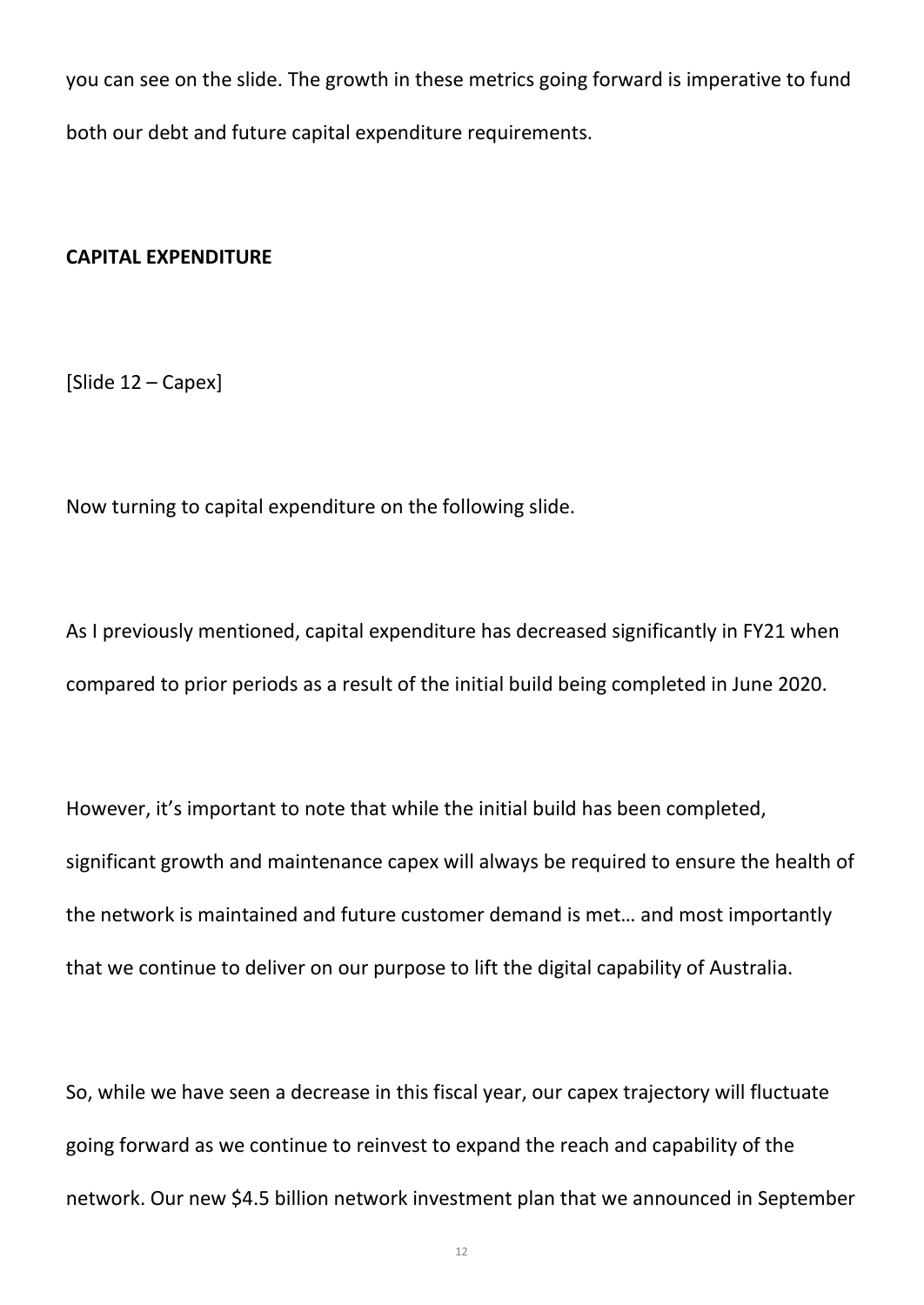2020 will be a significant driver of this, but we will also continue to focus investment into rural and regional Australia, ongoing capacity enhancements and connecting new home and business premises.

And we can already see our capital expenditure profile shaping from that of predominately a build company to an operating company with \$2.8 billion of capital expenditure in FY21 primarily relating to direct investments into our customer base. Specifically, during FY21 we:

- incurred significant capital expenditure in respect to connecting more than 933 thousand new customers and to deliver capacity upgrades to cater for the growing demand for data.
- Build activities continued during the year to extend the network to newly built homes and businesses to ensure all Australians have access to our ubiquitous network
- We have also continued to invest into our fixed wireless and Satellite networks, which deliver significant economic and social benefits to Australia's regional, rural and remote communities.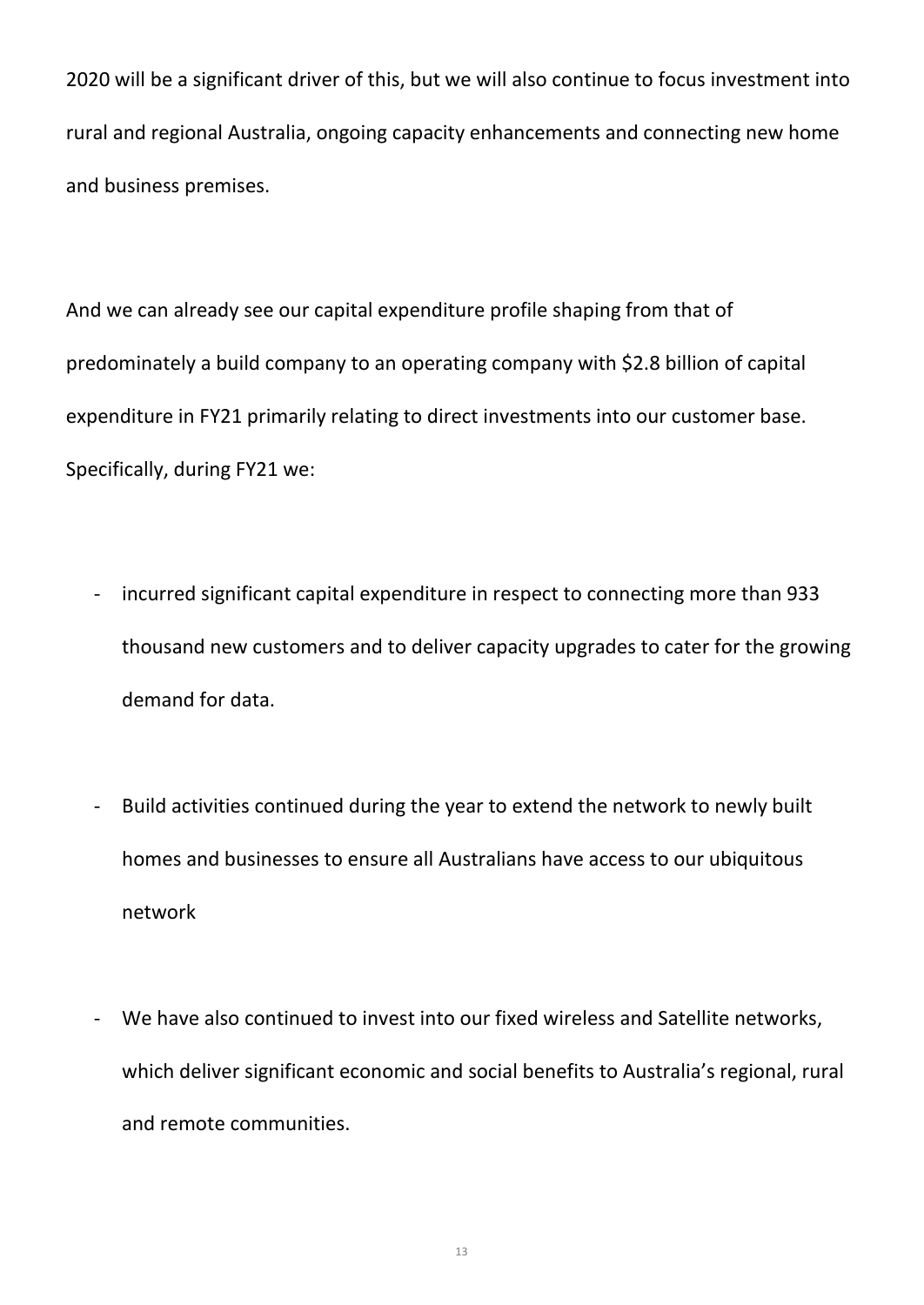- Immediately after its announcement in September 2020, we began working on our new \$4.5 billion network investment plan, which will increase the accessibility of our highest speed plans to more and more homes and businesses across Australia.
- And finally in respect to capital expenditure, we understand the critical role the network plays in keeping communities connected and the nation productive. Therefore, we continue to invest in 'network resilience' and 'security' to ensure the health and performance of the network is maintained in a rapidly digitising economy where connectivity to fast and reliable broadband has never been more important.

## **CAPITAL SUMMARY**

[Slide 13 – Capital summary]

Now moving to our capital summary overview on the following slide.

As a reminder, our capital management strategy remains focused on refinancing the Commonwealth loan by June 2024 and maintaining a strong liquidity position.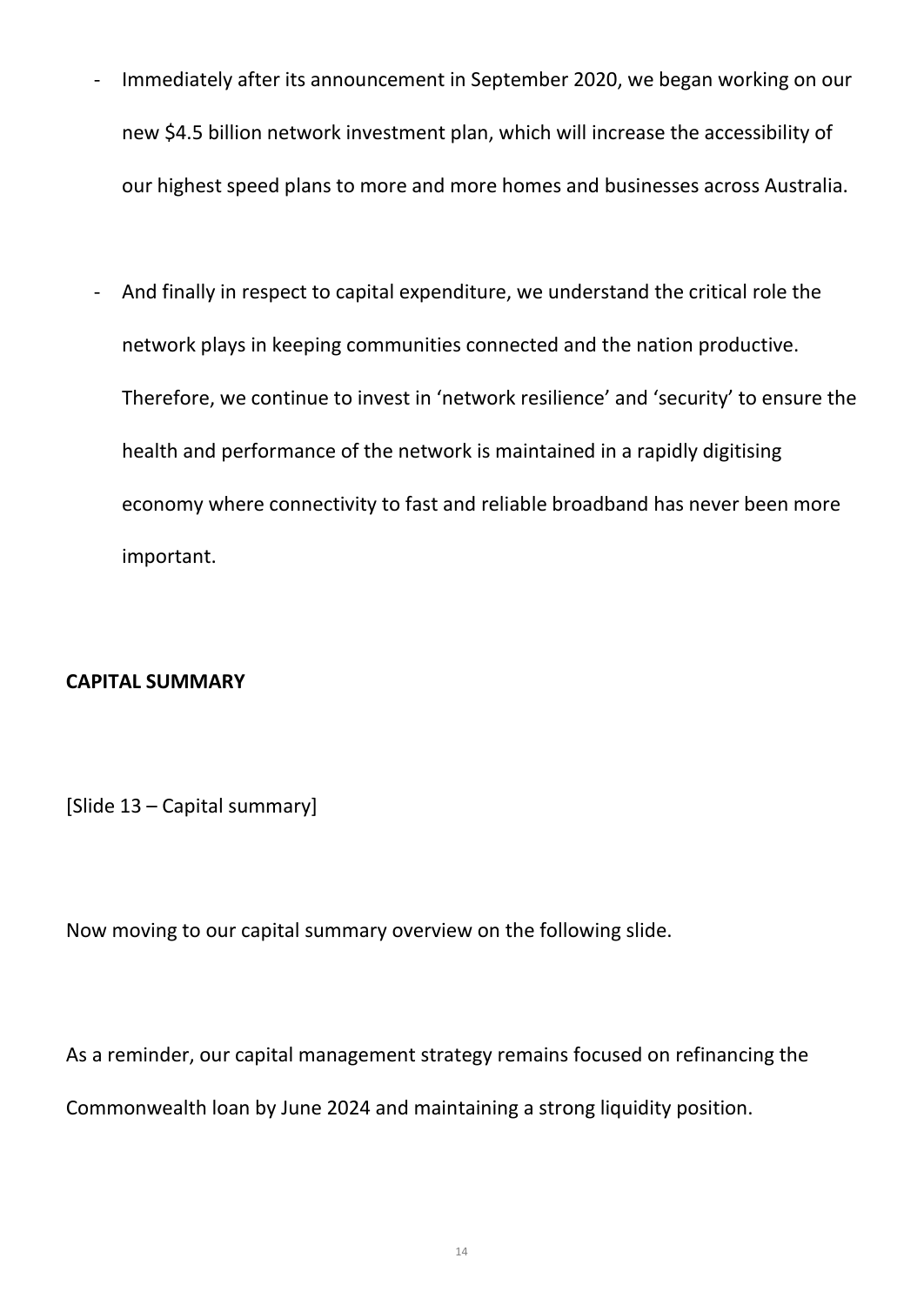In order to refinance the government loan and to execute network upgrade investments we are planning to raise a total of approximately \$27.5 billion of external debt by June 2024.

As at 30 June 2021, the Company had raised in excess of \$14 billion from debt capital markets and bank facilities, with \$8 billion of this raised in FY21.

These raisings have established a strong foundation for future bond issuances in both the Australian and offshore markets.

These raisings have also enabled the Company to repay \$6.3 billion of the Commonwealth loan, which has a fixed interest rate of 3.96 per cent.

In addition, the diversification of our funding sources has enabled the Company to increase the average tenor of debt and importantly reduce our weighted average cost of drawn debt to 2.79 per cent - and we expect this to continue to fall as we further progress the refinancing of the government loan.

Successfully raising more than \$14 billion dollars in private and capital markets debt has placed NBN Co among the nation's top corporate borrowers. The support and interest we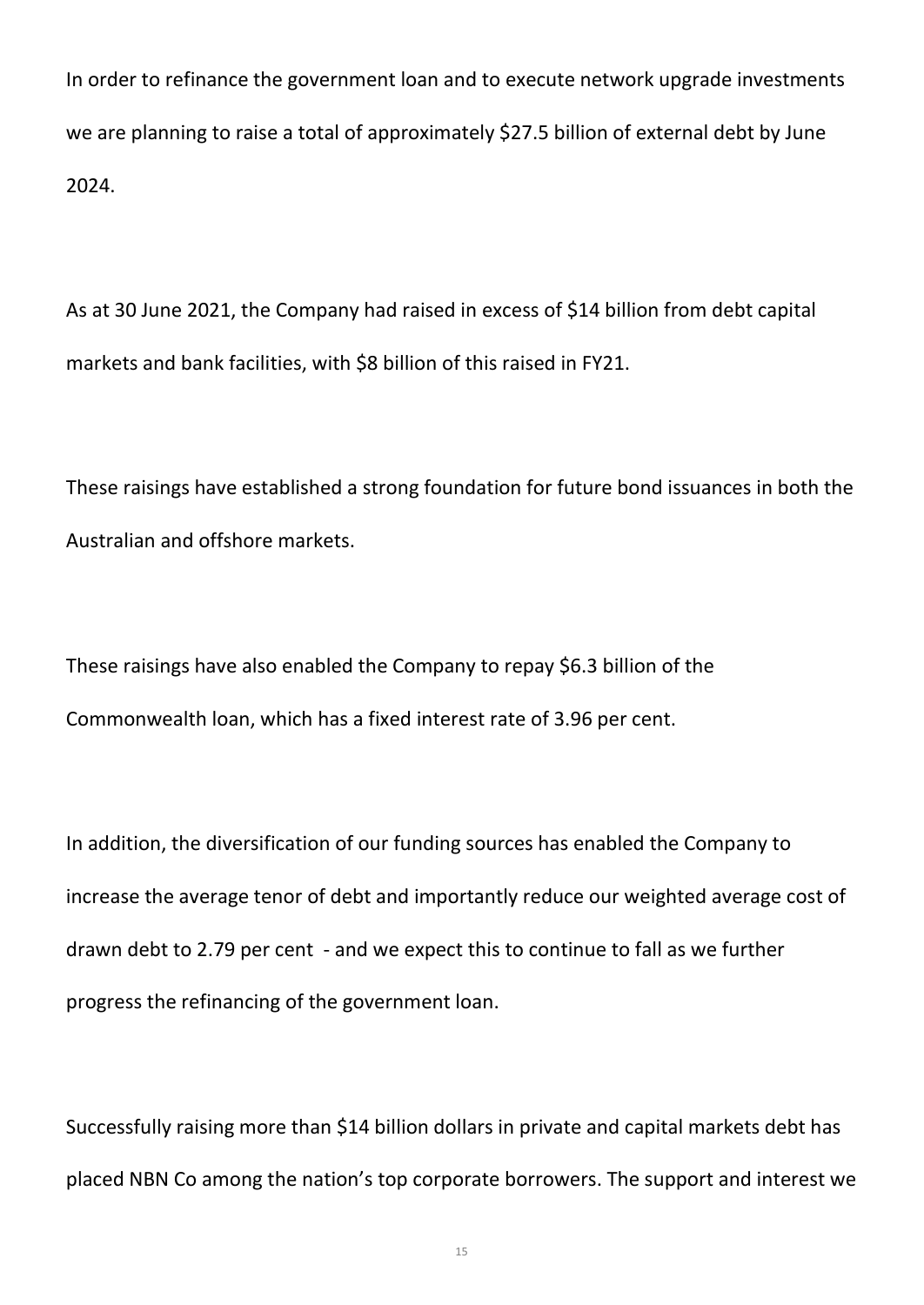have seen from the debt markets is a strong signal of not just our maturity as a commercial entity, but also of the confidence that external lenders have in our operations and business model.

#### **CASH FLOWS**

[Slide 14 – Cash flow]

Turning to my last slide, you can see a summary of our cash flows for the 12 months ended 30 June 2021. I would like to highlight the free cash flow result, which has improved by 53 per cent compared to the prior year. This result is due to the 64 per cent growth in operating cash flows driven by growing revenues and prudent cost management coupled with the decline in capital expenditure and subscriber costs.

Notwithstanding the great financial performance in FY21, we still have a big job ahead of us in continuing to grow our revenues and free cash flow position. These remain our key financial targets in the medium-term, as generating sustainable positive cash flows is essential to enable investment in the network to meet future customer demand; to deliver great customer service; to meet our Telstra lease obligations; and to enable the raising and servicing of debt.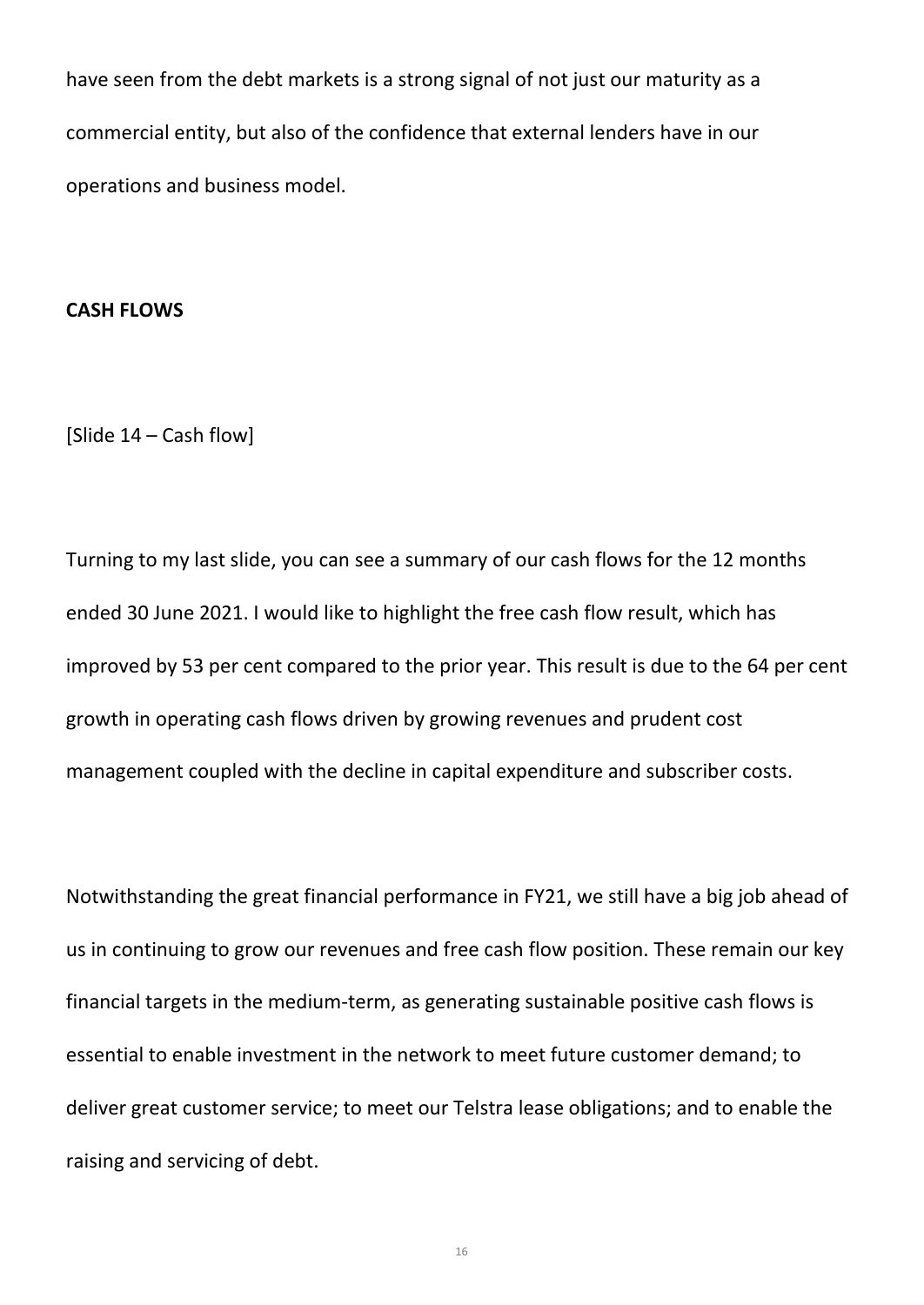With that, I will hand back over to Stephen.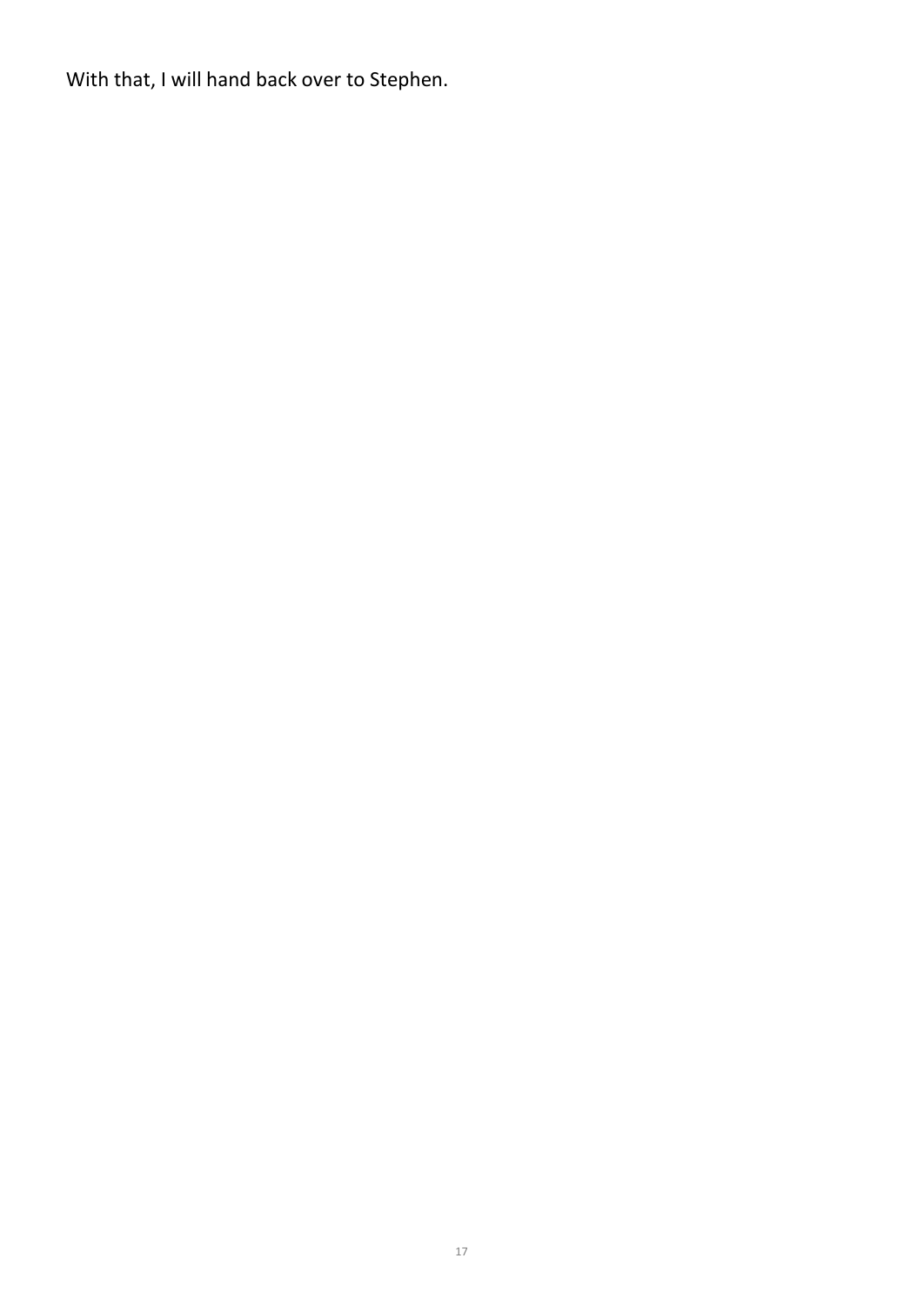### **PART 2 – Stephen Rue chief executive officer**

[Slide 15 – Stephen Rue CEO]

Thank you Philip.

As you've just heard, fiscal 21 was another strong period of financial and operational success for NBN as we met or exceeded our key targets.

This has been a commendable achievement by the company when you consider that over the last 18 months, the importance of and need for NBN has been reinforced as Australians relied on the network like never before.

Over this period, we have witnessed the rapid digitisation of society and the economy that would otherwise have taken many, many more years.

Even under the strain of COVID, we have continued our business-as-usual activities: rolling out the network, connecting homes and business, and investing in better customer experience.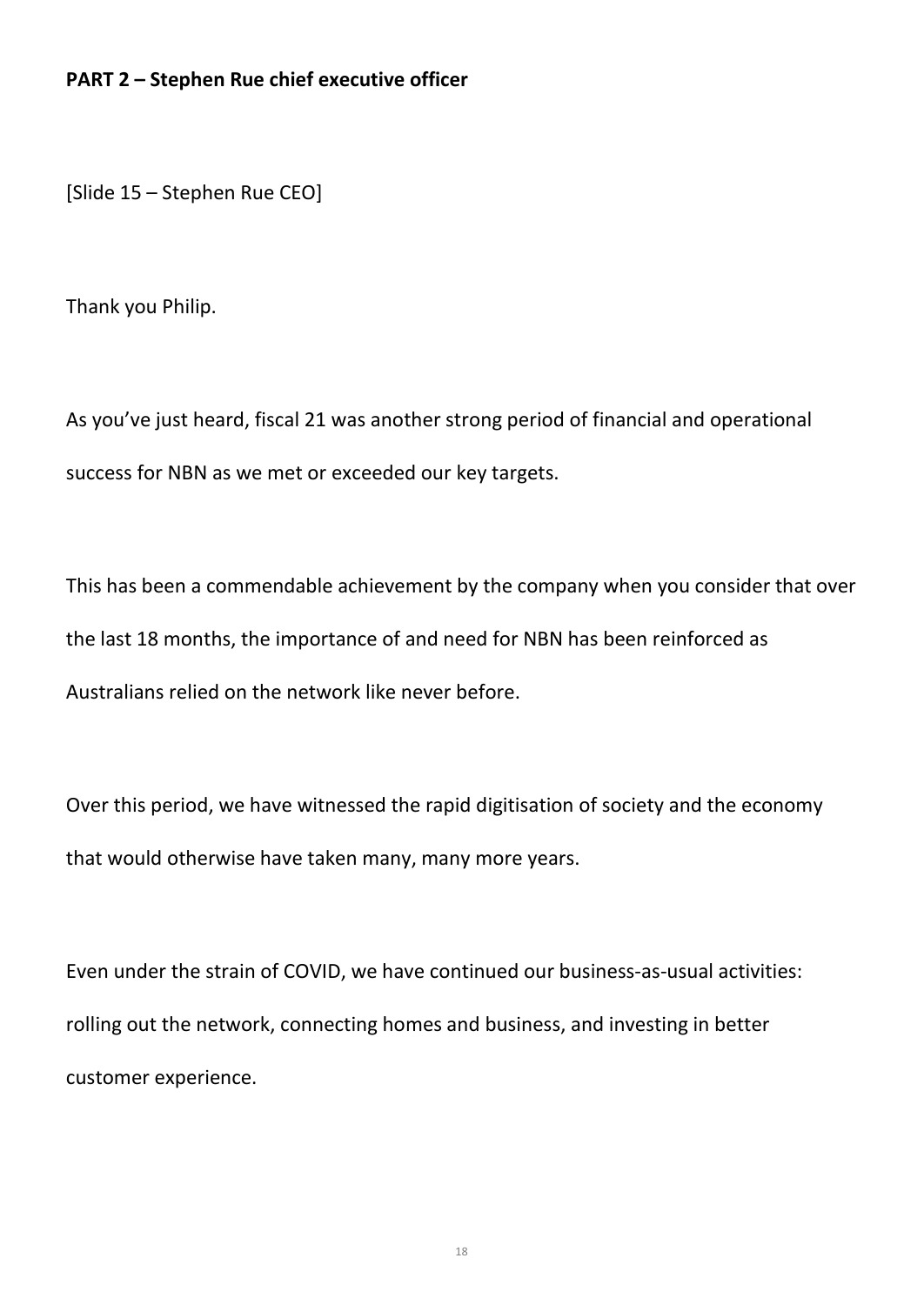Building, these sustainable financial foundations, while also continuing to meet and fulfill the digital needs of Australian homes and businesses goes to the core of why we exist: to lift the digital capability of Australia.

By achieving our operational and financial targets we are putting ourselves on a trajectory to build the revenue base we need to reinvest in the business and fulfill our purpose.

It is this trajectory that allows us to continue our efforts to improve customer experience, and upgrade access technologies to meet growing and evolving demand.

To be clear, NBN does not build revenue for our own benefit.

Revenues build the NBN for the benefit of all Australians, well into the future.

But to get to the level of financial independence where we can efficiently reinvest, we still have lots of work to do.

Anyone who knows networks, knows that there is no such thing as a set and forget build.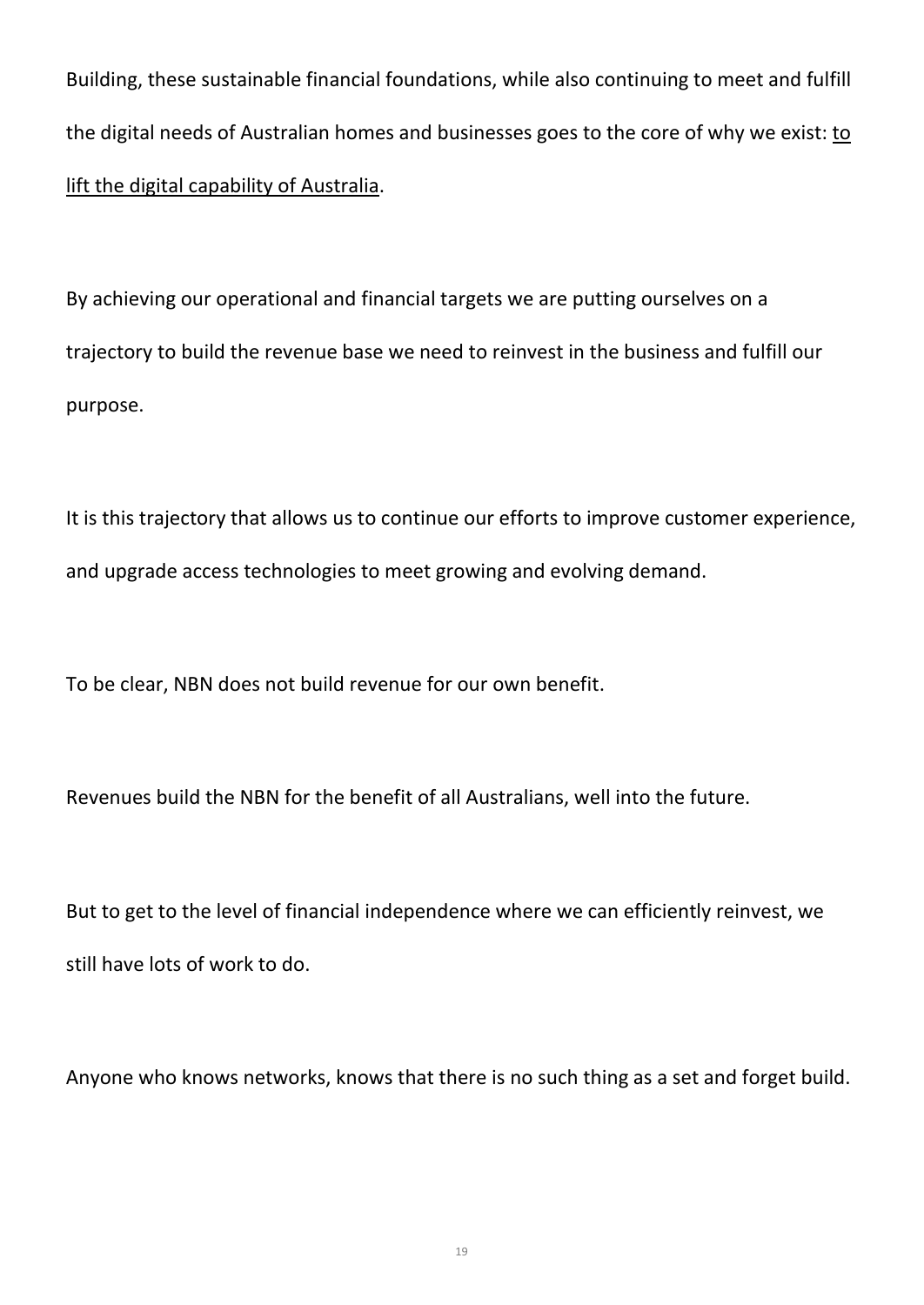The NBN is like a living, breathing organism. It needs to be managed, maintained and looked after. When you consider that we do this over an entire continent you can appreciate it is no small feat.

And, considering the needs of tomorrow also means we must continue to invest in upgrading the network.

If you take a simple view of our expenditure over the last twelve months, you can see we spent \$2.8 billion of capex, \$1.2 billion in subscriber costs, \$900 million in lease payments predominantly to Telstra, and another \$2 billion in operating expenses.

Together, that's almost \$7 billion we have spent in the last year, operating and rolling out the network to new homes and businesses, upgrading capacity to support increased customer usage, and keeping rural and regional Australia connected to our cities and suburbs, and indeed the rest of the world.

While we expect our operating costs to continue to decline and subscriber costs to cease, to sustain this level of investment and operating expenditure, and to raise and service debt, it is critical that we operate a highly efficient business that generates sufficient revenues, so we can not only meet customer demand, but meet their expectations of service.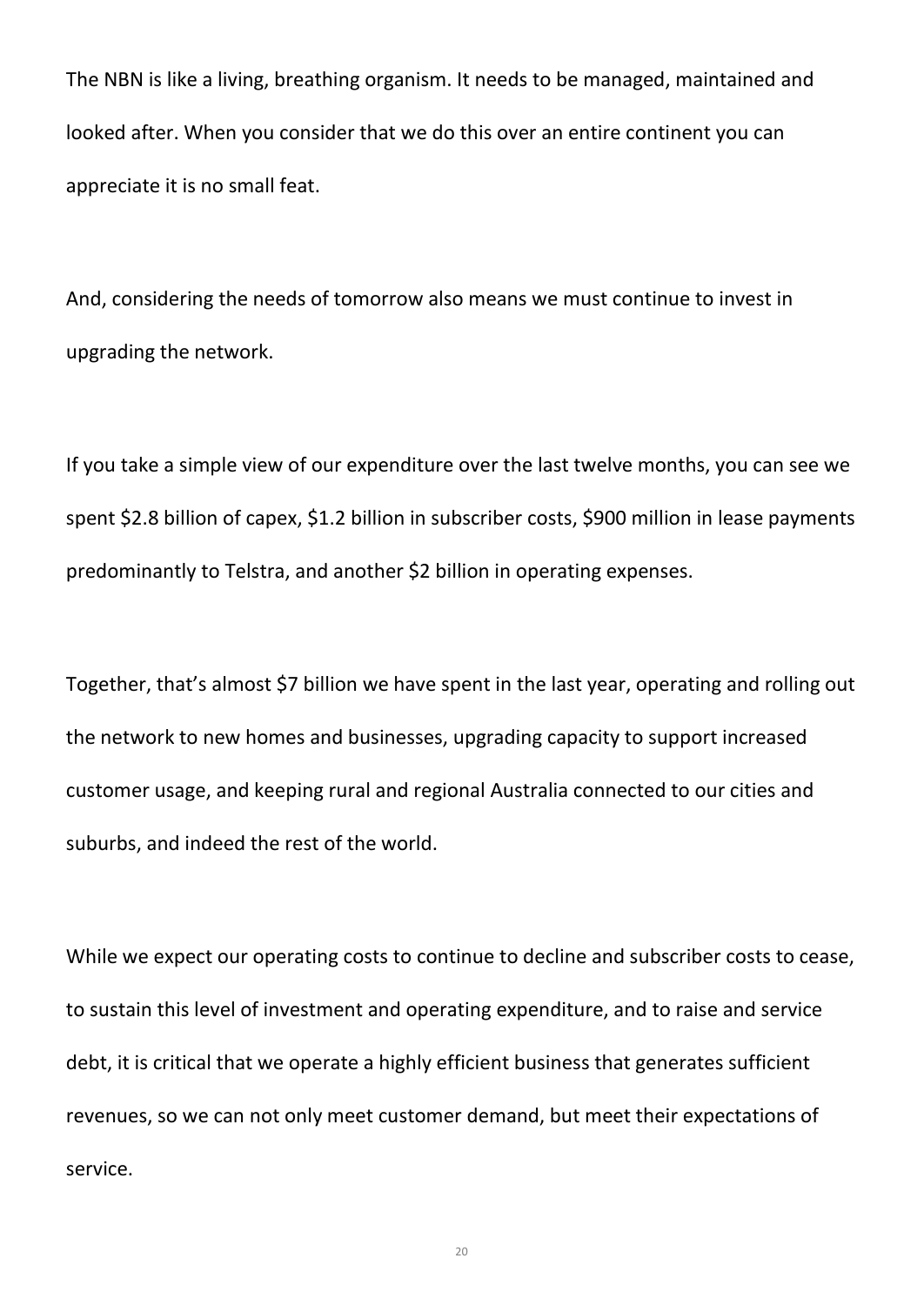We know we have a big job ahead of us, but in our short history we have already seen our efforts result in positive impacts in competition, consumer access and affordability.

Just recently we saw Australia's largest bank, the Commonwealth Bank, announce it would soon be selling NBN services. It joins a growing group of new entrants, like AGL from the energy sector, that see real value in bundling and reselling our services to attract and retain customers.

Seeing these sorts of organisations enter the telco sector reinforces our view that we are on the right track when it comes to balancing our important policy goals of improving access and competition, with that of our financial obligations.

Of course there will be those who don't agree with us. And there will always be debate between retailers and NBN.

To that, I would point out that for our retailers, overage costs as a percentage of their total NBN costs have continued to fall, and now sit at under 5 per cent across the industry.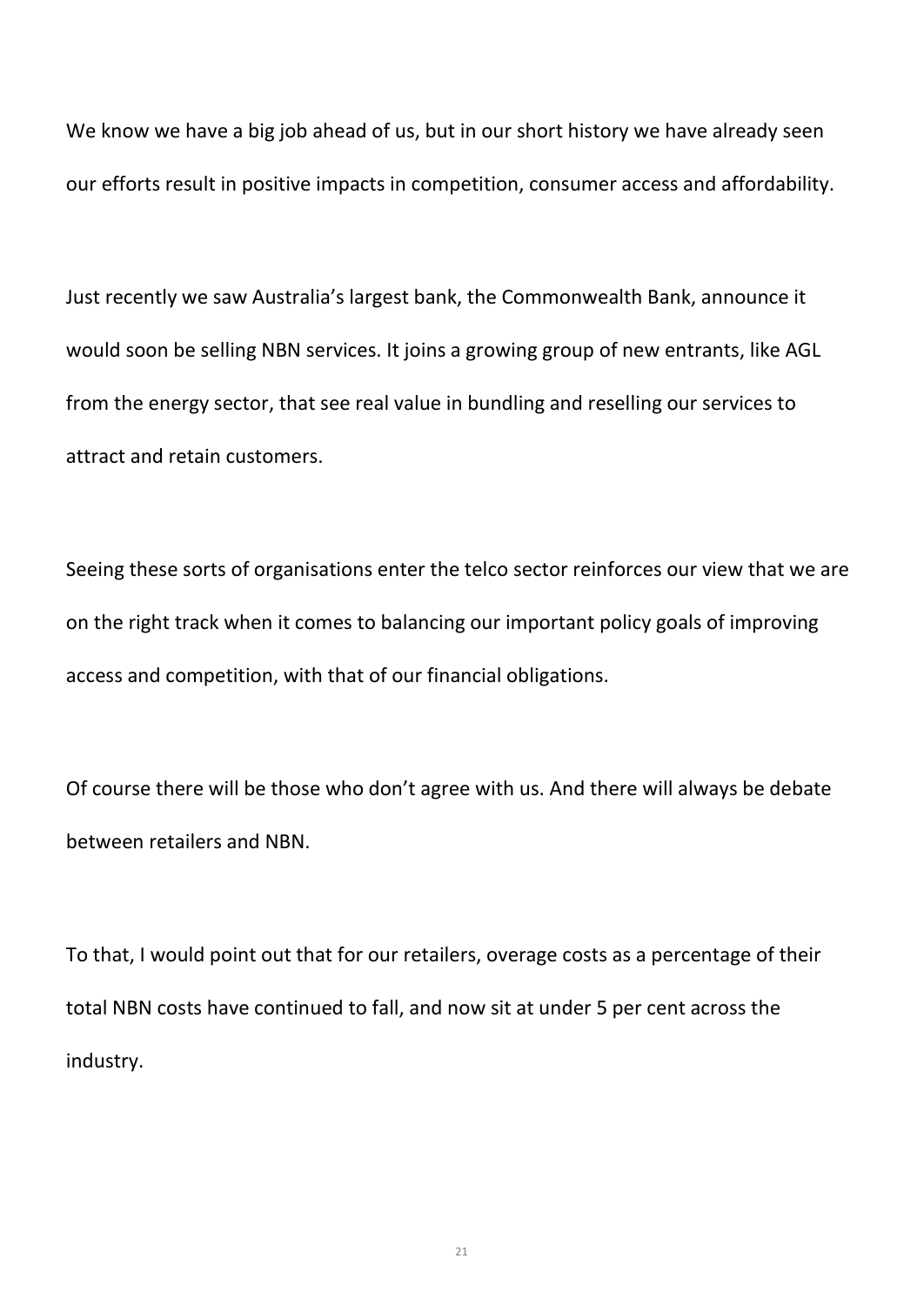For Australians, I would say that competition is better because of NBN, that prices for telco services have fallen in real terms since the NBN came along, and that we have always remained well below what we are allowed to charge under the regulatory rules that determine our pricing.

We don't see these debates as unhealthy though. Rather, our determination to work in collaboration with industry and regulators is what we believe will deliver the best outcome for Australians.

## **NETWORK INVESTMENT UPDATE**

As we move through and beyond COVID, it will become increasingly important that we work together with the industry and regulators, to sustainably reinvest in this network on behalf of all Australians.

You will all be aware of where our reinvestments are being directed in the next few years.

[Slide 16 – Network investment plan]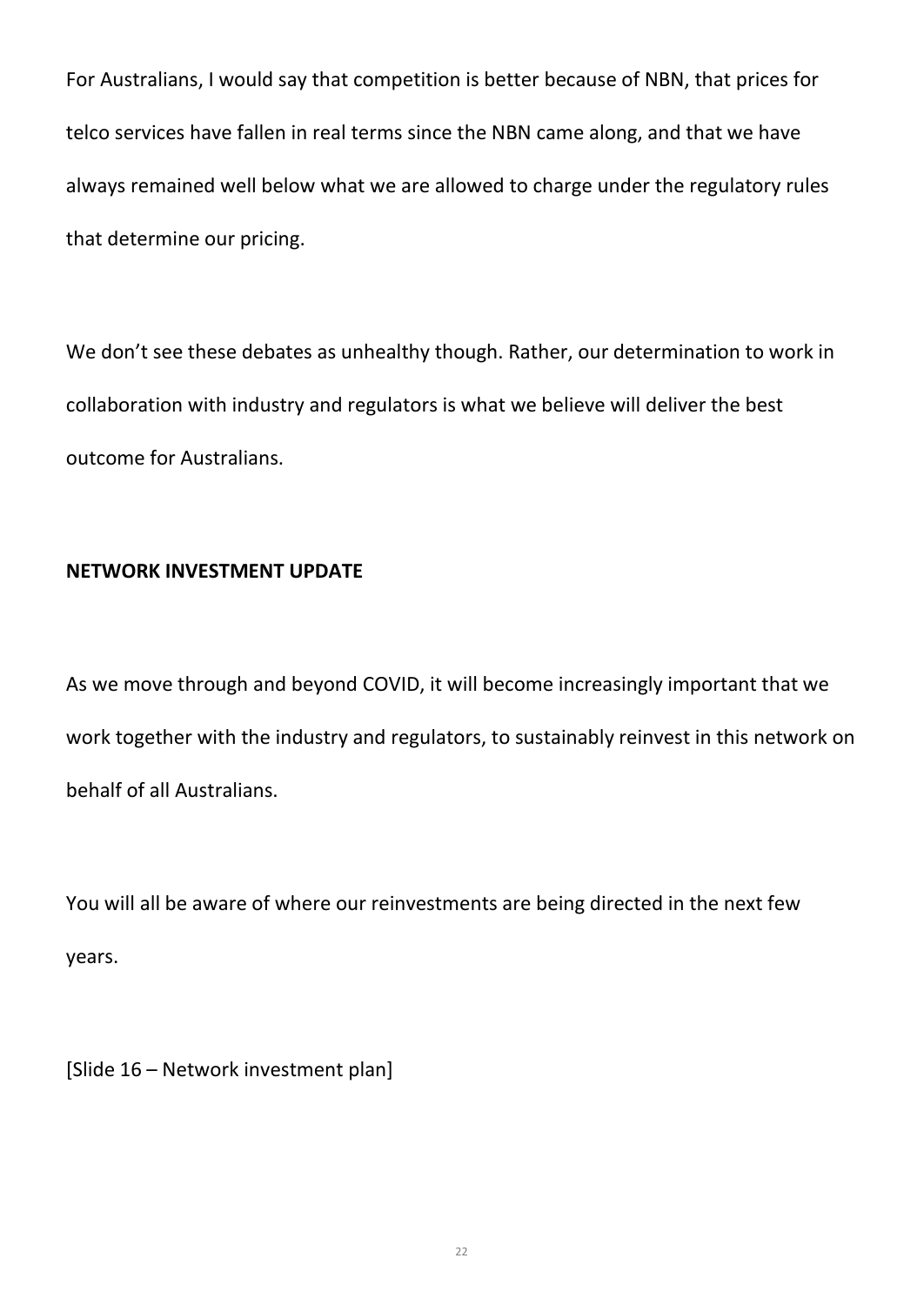In September last year we released our Corporate Plan 2021 and unveiled our \$4.5 billion investment to advance the capability, reach and value of the NBN.

We have already made great progress on this plan and I am pleased to confirm we remain on track to make our highest wholesale speed plans available, on a customer demand basis, to up to 75 per cent of homes and businesses on the fixed-line network by 2023.

[Slide 17 – Investment progress]

More than 1.1 million premises have already been identified in the Fibre-to-the-Node network that will undergo local fibre network enhancements allowing them to become eligible for Fibre-to-the-Premises services.

And of those premises identified, 467,000 were in the design phase at 30 June, with construction commencing on more than 100,000 premises.

Recently, we awarded construction contracts to delivery partners with a total value of approximately \$1.1 billion as part of this upgrade program.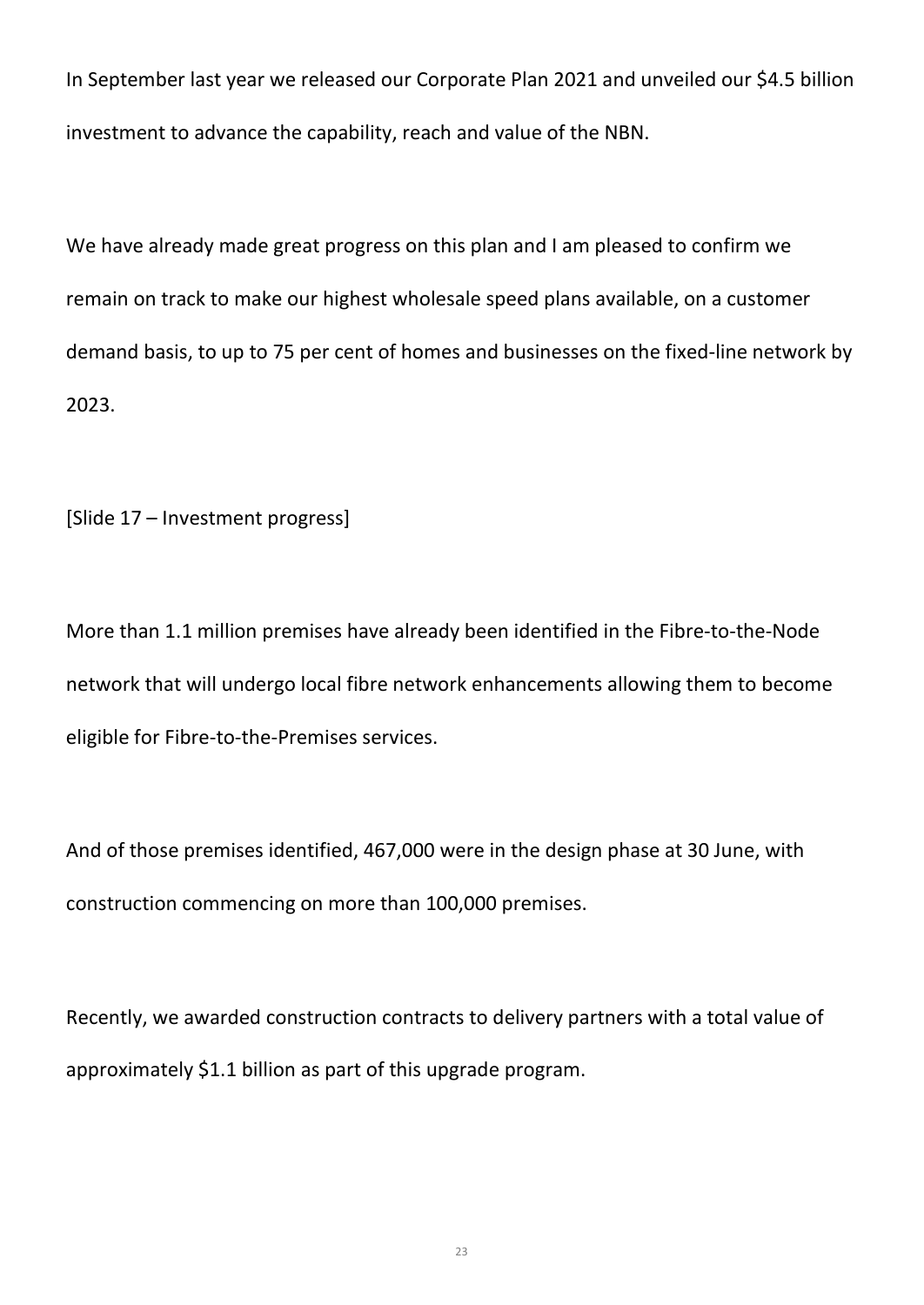The award of these contracts means we are on track to deliver greater broadband access to more homes and businesses. Importantly, this work will also help stimulate job creation and retention through new build activities that would otherwise have scaled down at the end of our initial build.

[Slide 18 – Download speeds available]

Our fibre-to-the-curb network is also set for significant enhancements after we took the decision to expand our on-demand, full-fibre upgrade program to premises in the FTTC footprint.

Using FTTP as the upgrade path in the fibre-to-the-curb footprint provides a range of advantages when considering long-term costs, operational cost savings through IT simplification, and consistency with our objective to deepen fibre deployment across the network.

We have also made considerable progress in a very short time with our HFC enhancement program.

As at 30 June, all of the 2.5 million premises in the HFC footprint can access wholesale download speed tiers of up to 250Mbps, and around 87 per cent of HFC premises can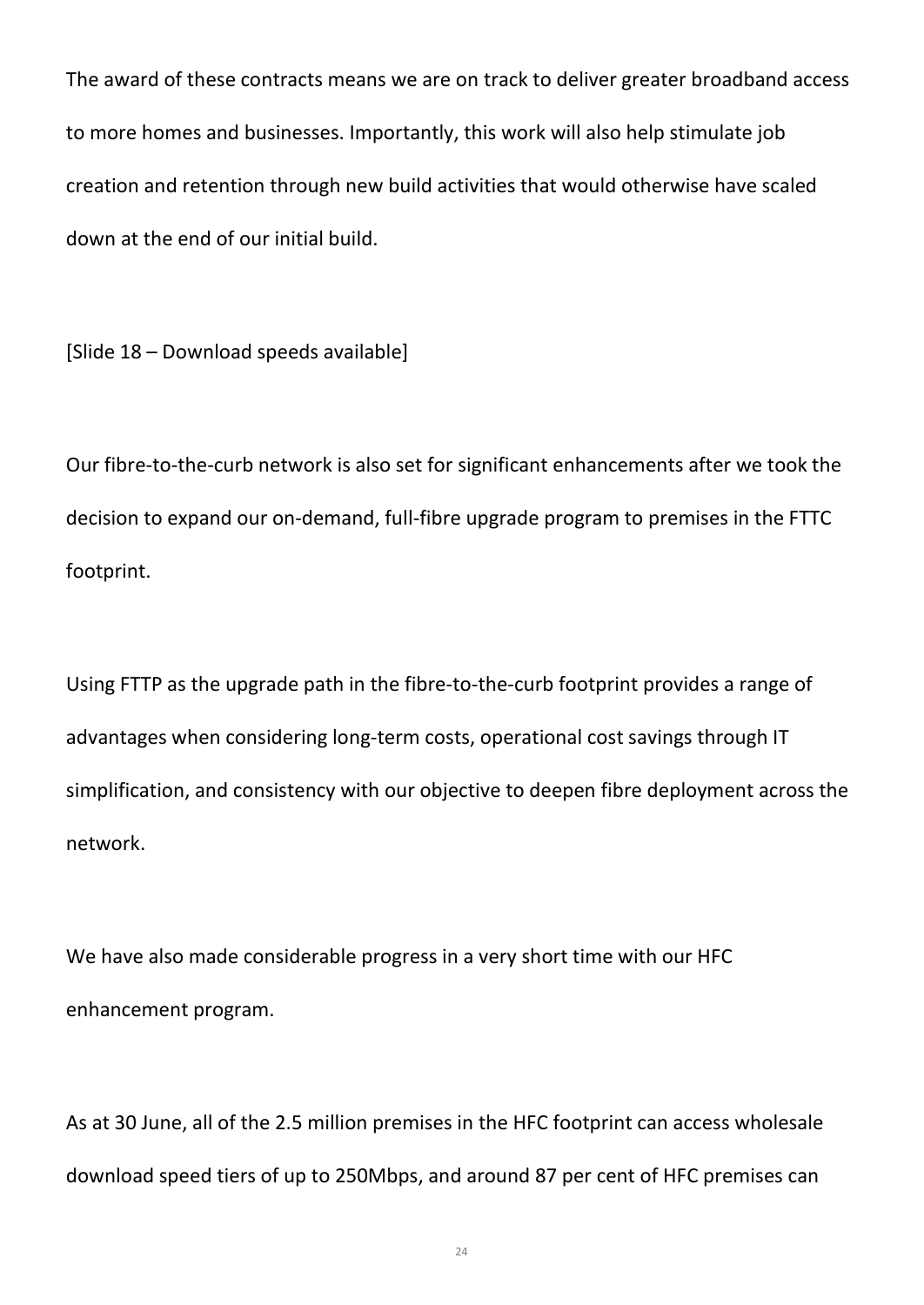access our fastest speed tier, Home Ultrafast. This has been great progress when you consider that a little over a year ago, just 7 per cent of the HFC network could get Ultrafast.

Together, these investments have already made a material difference to the capability of our network.

From a total fixed-line network perspective, and in less than a year, the proportion of customers now able to access our Ultrafast plans has doubled to 40 per cent and is climbing higher every month.

## **SUPPORTING RURAL AND REGIONAL**

We also continue to dedicate significant resources and capital to improve the service and capacity of our network to help more communities in rural and remote Australia realise the socioeconomic benefits that access to high-speed broadband can unlock.

Our support of rural and remote Australia has become more important than ever over the last 18 months as more Australians choose to relocate to regional areas, often taking their city jobs with them, thanks to the connectivity benefits made possible by the NBN.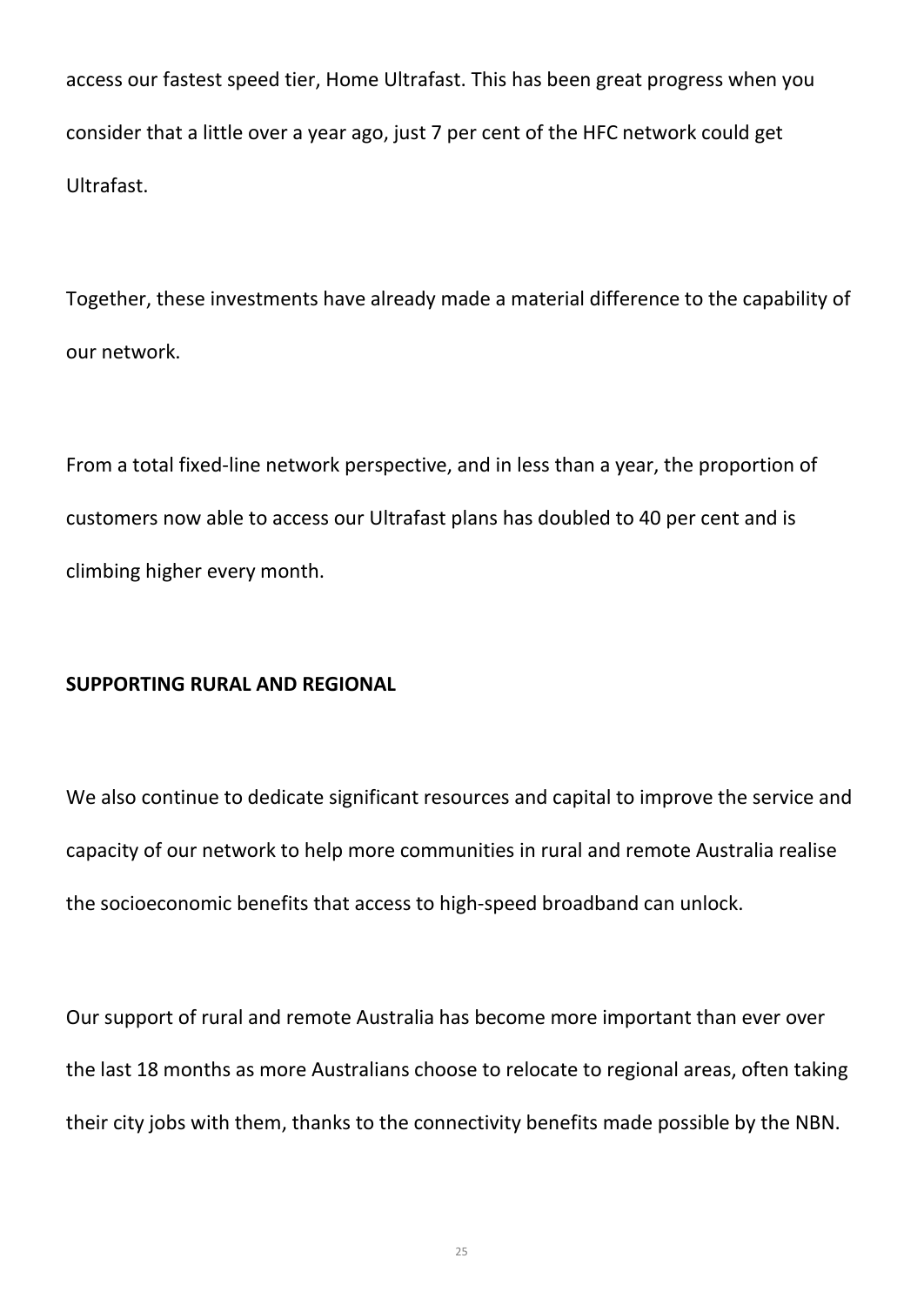[Slide 19 – RCF aims]

On top of the approximate \$200 million we invested in our Fixed Wireless and Satellite networks to improve capacity and service in fiscal 21, in September last year, we also established our \$300 million Regional Co-investment Fund. This fund has been designed to enhance broadband services for rural and regional households, businesses, and communities, primarily in areas that are currently served by our Fixed Wireless and Satellite services.

We have already made some great progress in this area and are looking forward to announcing some of the projects to come out of this fund later in the year.

Our Business Fibre initiative is also progressing very well. This is the program to enable businesses with access to symmetrical download and upload speeds at prices traditionally reserved for the nation's major, central business districts.

We have already created 240 Business Fibre Zones, and just yesterday we announced the addition of 44 new zones.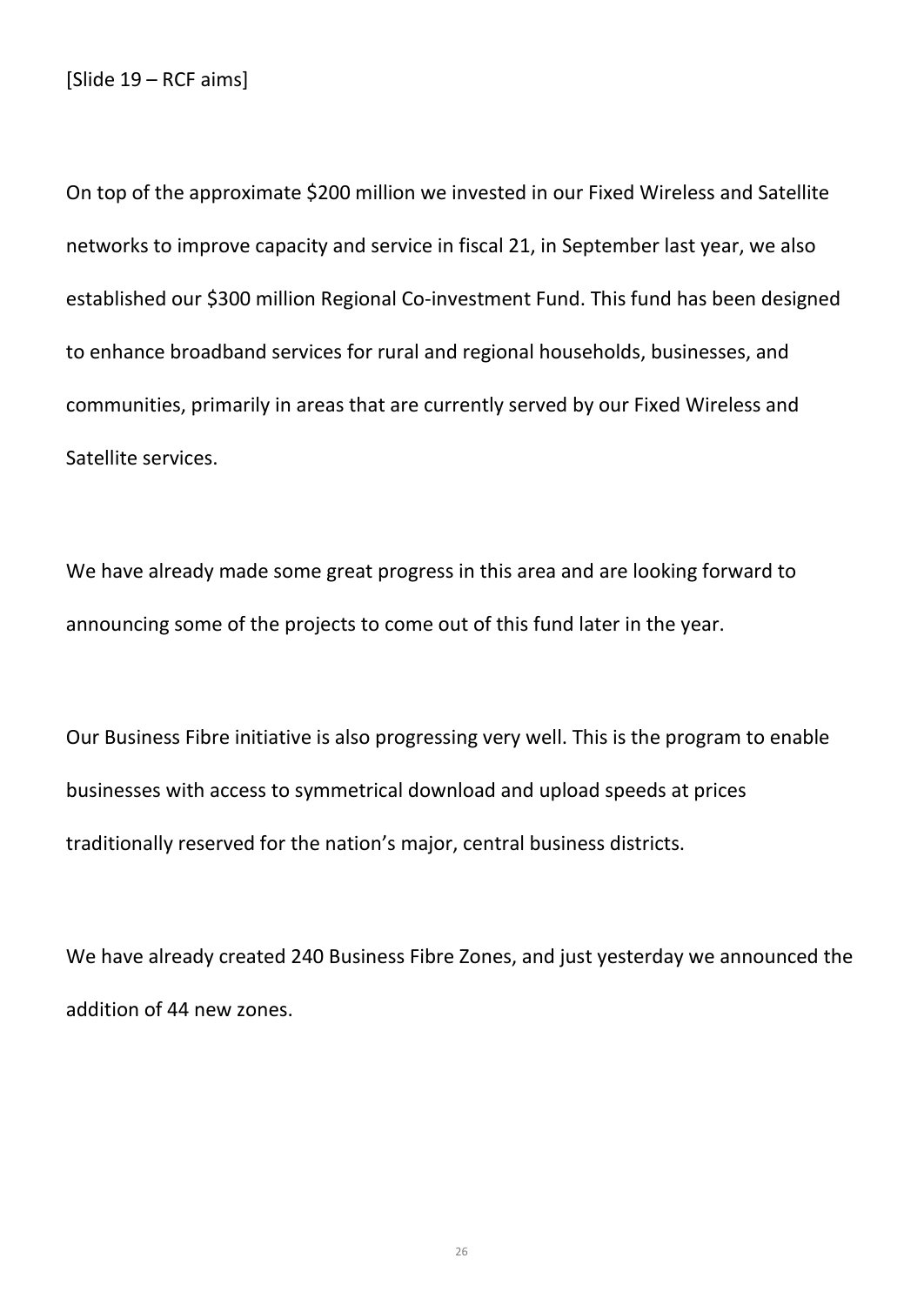These will deliver high-speed fibre to a further 60,000 eligible businesses premises across Australia, taking the total number of premises served by our Business Fibre Zones to 850,000.

Importantly, 112 of these zones are in regional areas providing premium business-grade fibre access to more than 300,000 eligible business premises.

These Zones offer great value to businesses wanting to improve their connectivity options, particularly as businesses increasingly use services over Enterprise Ethernet to support applications such as remote file storage, content hosting, unified communications, large file distribution, cloud-based business operations and to connect branch office locations.

## **INDUSTRY COLLABORATION**

[Slide 20 – FY21 Results]

These investments aren't only positive for the nation. They are helping establish an industry landscape where equity of access, reach and wholesale pricing is helping all Australians connect.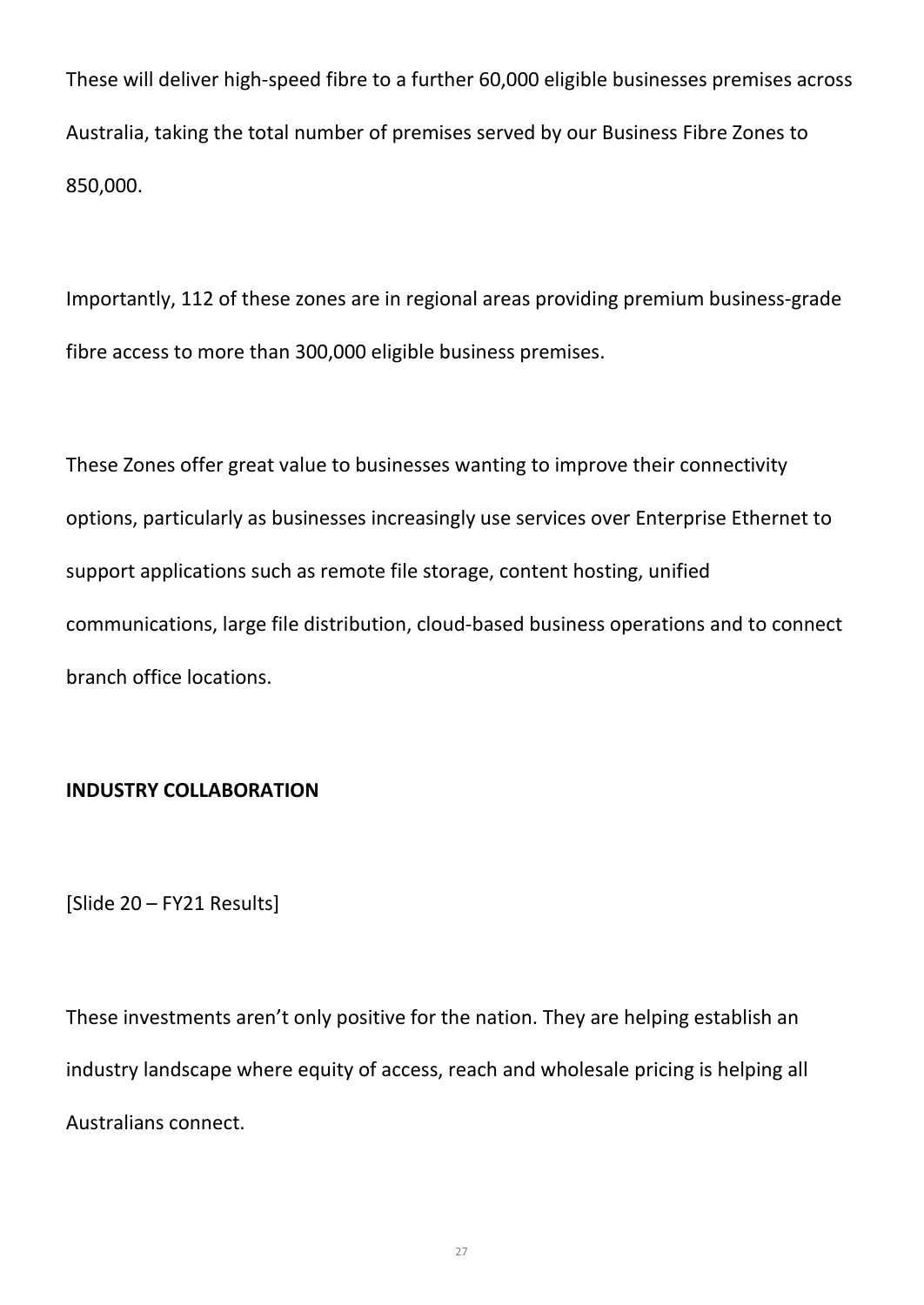Over the past year we have followed through on our promise to enhance industry collaboration with three key commitments.

The first was the launch of our fourth Wholesale Broadband Agreement – what we call WBA4 - in December.

The second was the outcome of our pricing consultation with industry in April, resulting in a price path commitment out to 2023.

And the third was the commencement of the ACCC and industry stakeholder consultation process to revise our Special Access Undertaking with the ACCC.

I won't labour on the history of these various initiatives, but the important thing to understand here is that all three of these are aimed at ensuring we can work in the most seamless way with industry to support a sustainable sector that can reinvest in service and infrastructure and enable homes and businesses with the benefits of broadband.

For us at NBN Co, this means being an efficient wholesaler that works closely with our retail partners to drive unnecessary cost out of the industry.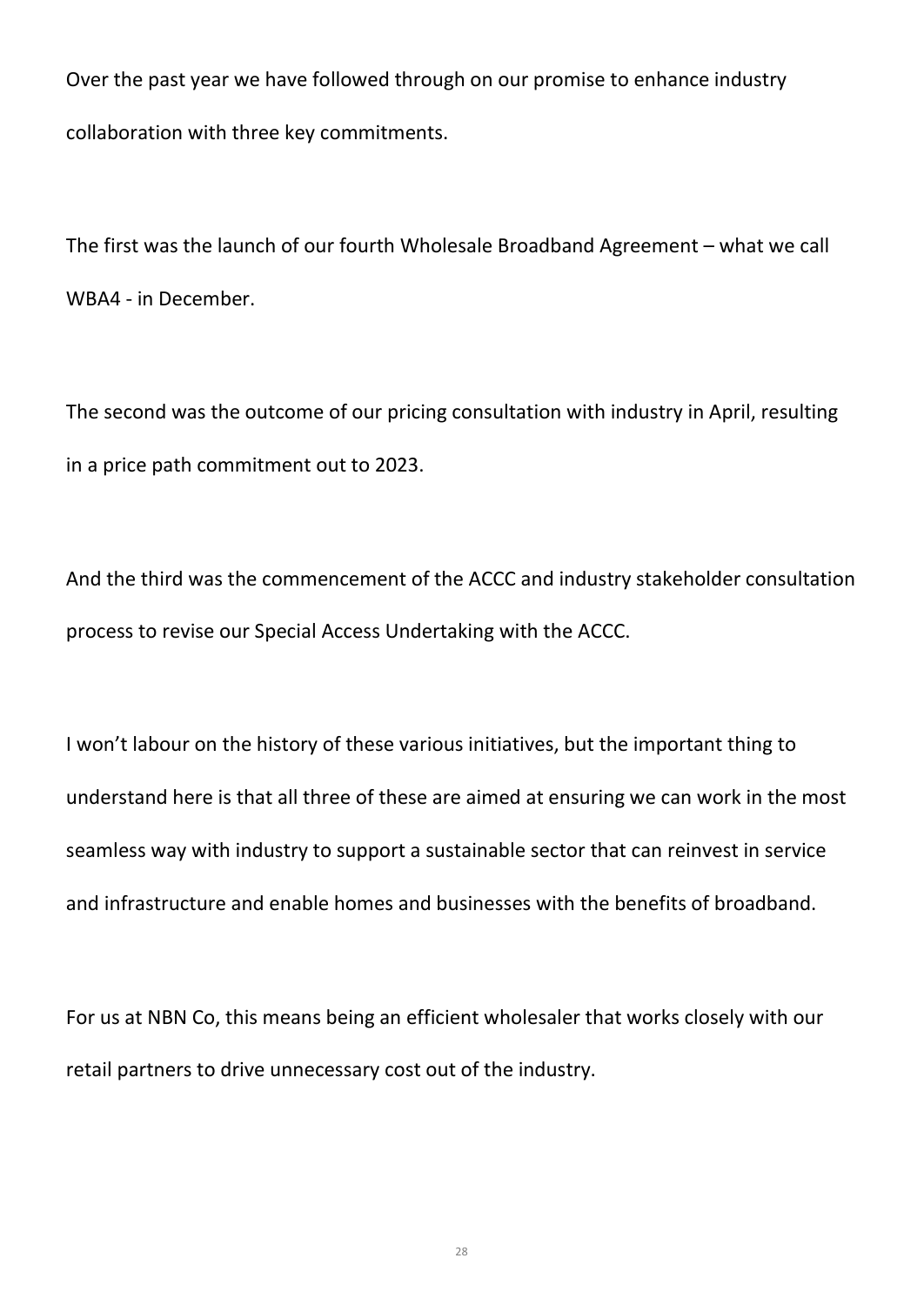We are making significant investments to simplify our IT systems, to reduce hardware and software complexity, and to move towards software defined networks. This will help improve our back-end interlock with internet providers, enable better service outcomes for customers, and support our company-wide business simplification.

We also remain focused on working with industry and regulators, to develop products and pricing that are more modular, flexible and simple, so together we can meet the diverse needs of customers, whether they be small or large businesses, individuals or large families.

At its simplest, becoming an ever more efficient wholesaler is about being able to pinpoint the drivers of customer pain and cost in our industry, and working together to eliminate these drivers.

### **OUTLOOK**

In conclusion, fiscal 21 has been another incredibly busy, and challenging period for NBN and the industry.

We are proud of our financial and operating achievements over the past year which have underpinned the governance of a secure and sustainable network.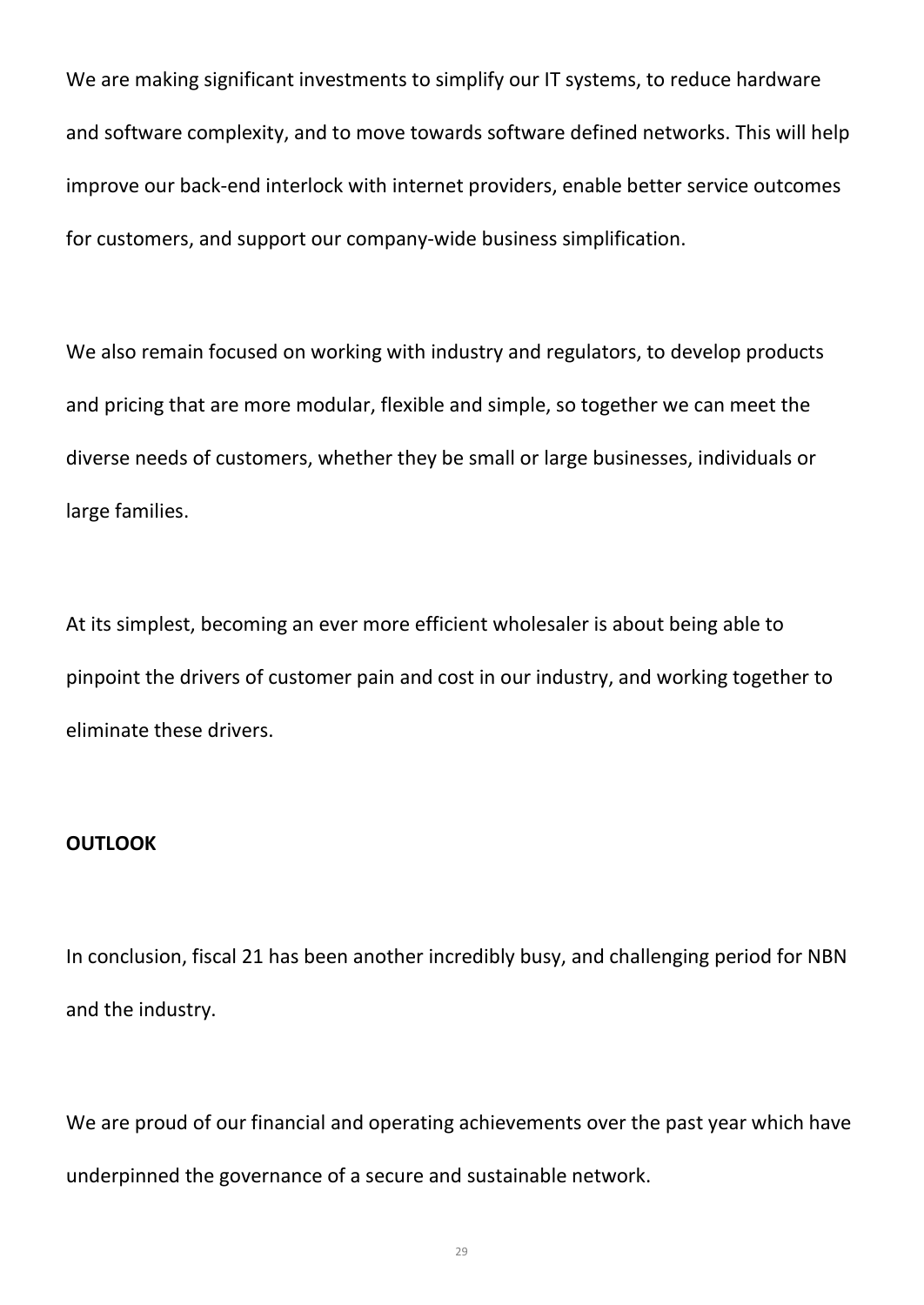But for me, to have been able to help support the nation's broadband needs – to help homes, businesses, schools and individuals stay connected to each other and the world – this has been our greatest achievement.

Of course we are not out of the woods yet. And it will be just as critical that we all continue to work together to support the nation through the ongoing impacts of COVID.

Thankfully, the ubiquitous and reliable nature of the network – this digital backbone that is NBN - means we have a means to bridge many of the rifts caused by this pandemic.

Before I close I want to acknowledge how incredibly proud I am of all NBN employees and our delivery partners. Yes, we have had our challenges as every company does, but the commitment shown to customers and the overall purpose of the company as part of the national landscape makes me proud to be the CEO of NBN. To our frontline field workers performing critical services in difficult conditions, I would like to express my deep gratitude.

Whether it is providing access to new markets for businesses, allowing school children in rural areas to connect to online learning, or ensuring the vital lines of communication in